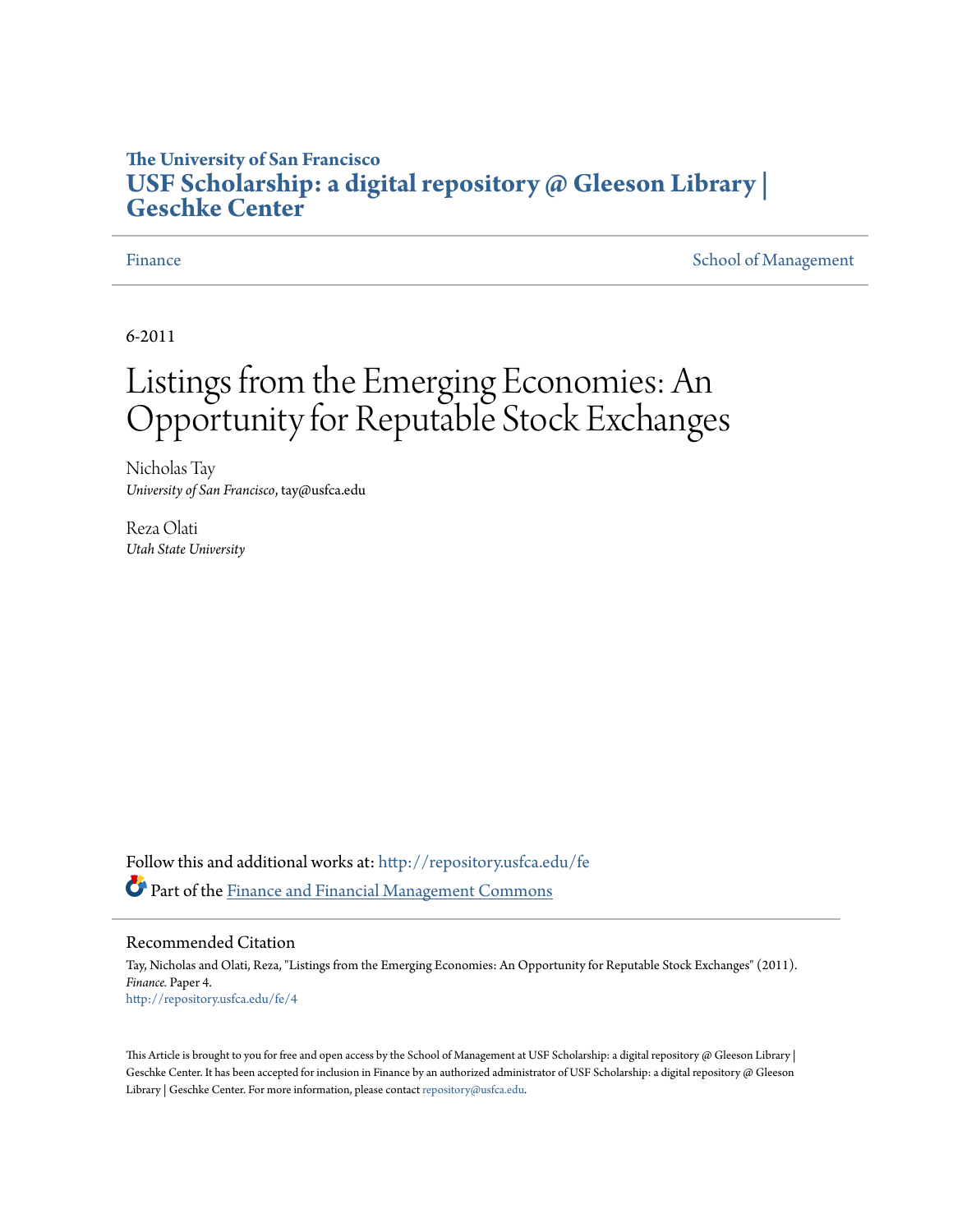# **FORTHCOMING IN INTERNATIONAL REVIEW OF ECONOMICS AND FINANCE**

**Listings from the Emerging Economies:** 

**An Opportunity for Reputable Stock Exchanges**

Nicholas S. P. Tay<sup>1</sup>

School of Business and Professional Studies

University of San Francisco

Reza Oladi

Department of Applied Economics

Utah State University

JEL: C7, G10, G18, L1 Keywords: Information intermediary; reputation capital; listing requirements; adverse selection; disclosure

 1 Address correspondence to Nicholas Tay, School of Business and Professional Studies, University of San Francisco, 2130 Fulton Street, San Francisco, CA 94117. Ph.:415‐422 6100. E‐mail: tay@usfca.edu.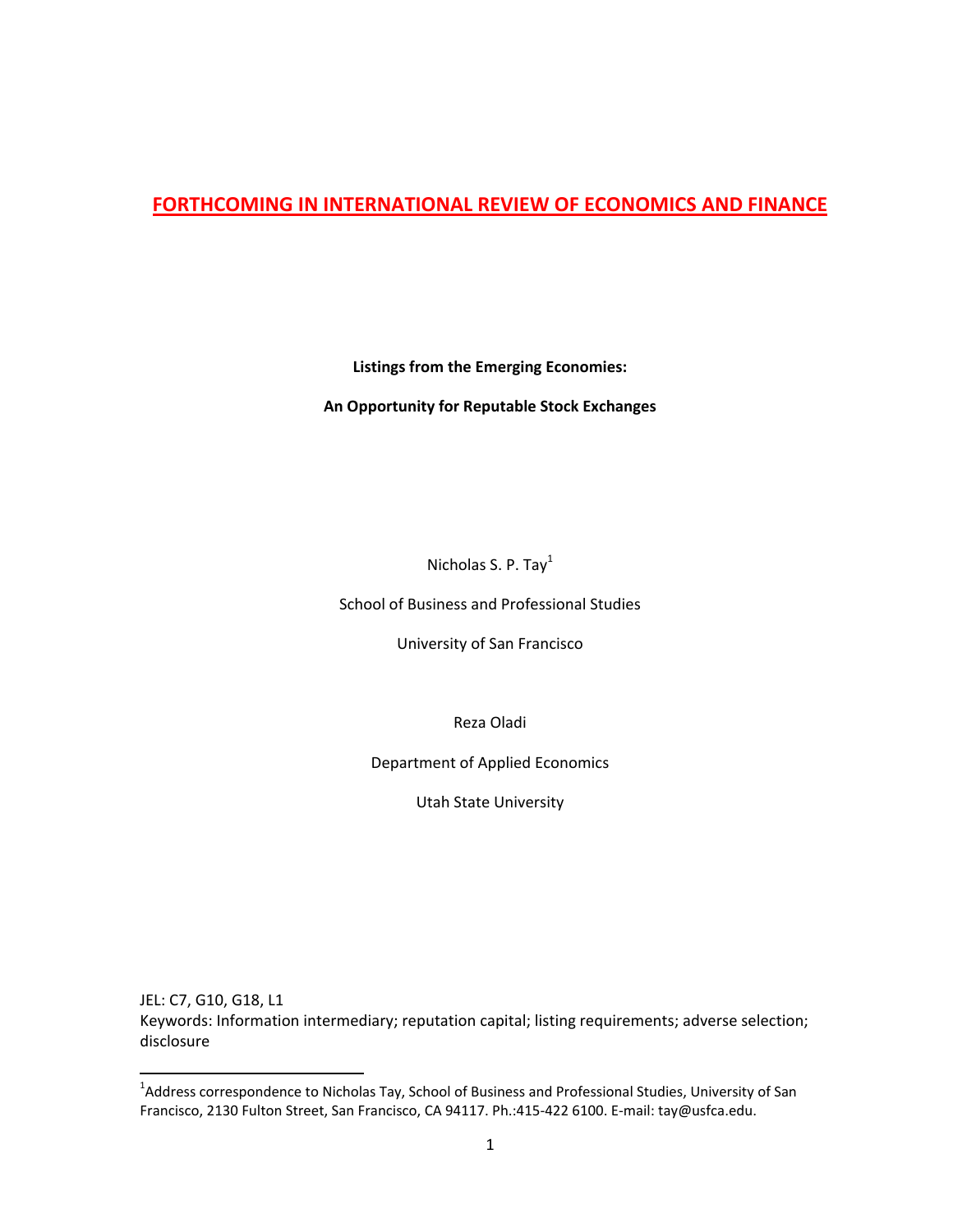#### **Listings from the Emerging Economies: An Opportunity for Reputable Stock Exchanges**

#### **Abstract**

We provide current evidence to show that the numbers of sponsored depositary receipts created and cross-listed have increased by more than two-fold over the last decade and a substantial proportion of this growth came from the emerging and developing economies. We argue that the needs of this clientele and the inadequacies of existing legal and financial system create an opportunity for reputable stock exchanges to play the role of an information and reputation intermediary and in so doing allow exchanges to leverage on their reputation capital to compete more effectively for the growing business from the emerging and developing economies. We contribute further by developing a parsimonious model to analyze the interaction between an exchange playing the new role and firms seeking to list their equity on the exchange. We show that a subgame perfect equilibrium is obtained and provide an explanation for the spike in delisting in the latter half of 2007. Our model fills an important gap by addressing some shortcomings in existing theoretical models.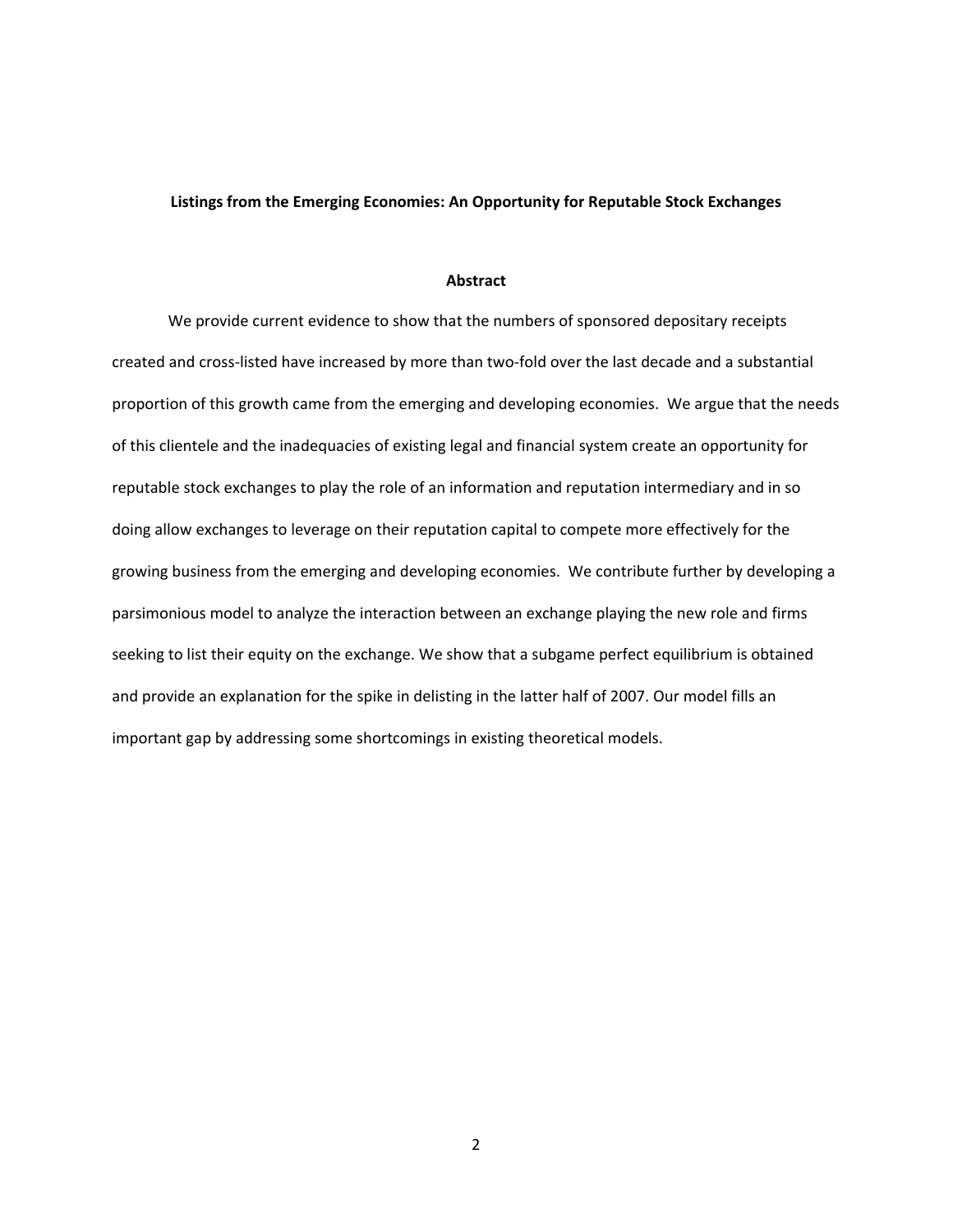#### **Listings from the Emerging Economies: An Opportunity for Reputable Stock Exchanges**

#### **1. Introduction**

There has been an unprecedented growth in the number of sponsored depositary receipts (SDRs) and cross‐listings over the last two decades. This explosive growth has attracted the attention of academics and spawned numerous studies that seek to explain why firms would list their shares on overseas exchanges and measure the share price reactions to such listing decisions. Firms opt to list on overseas exchanges for various reasons but ultimately the decision to cross-list hinges on whether the benefits derived from cross‐listings outweigh the costs. The conventional wisdom, which is the focus of earlier studies through the 1990s (Errunza and Losq, 1985; Alexander, Eun and Janakiramanan, 1987, ; Chowdhry and Nanda, 1991; Foerster and Karolyi, 1993, 1998, 1999; Howe, Madura and Tucker, 1994; Lau, Diltz and Apilado, 1994; and Miller, 1999 among others), is that listing on overseas exchanges help to overcome barriers to cross‐borders investment and bring about benefits such as lower cost of capital, greater liquidity in the trading of the shares, and prestige and better visibility for the listing firms.

But Stulz (1999) observes that the conventional wisdom at that time cannot adequately explain the documented decline in the cost of capital associated with the cross‐listing of firms from the emerging economies<sup>2</sup>. The decline in cost of capital is much lower than predicted by theory. Stulz argues that the impact of globalization on the cost of capital is likely attenuated by home bias which is a manifestation of the information asymmetry problem and ultimately a product of the poor corporate governance of firms from the emerging economies (see Stulz, Pinkowitz, and Williamson, 2003). Stulz's critiques and suggestions lead to a series of new studies<sup>3</sup> (Coffee, 2002; Reese and Weisbach, 2002; Doige, Karolyi and Stulz, 2004; Doidge 2004a, 2004b; and Doidge, Karolyi, Lins, Miller and Stulz, 2005; Bianconi and Tan,

 $2$  For ease of exposition, we will use the term "emerging" economies to refer to "emerging and developing" economies.

 $3$  Karolvi (2006) provides an excellent review of this and earlier literature.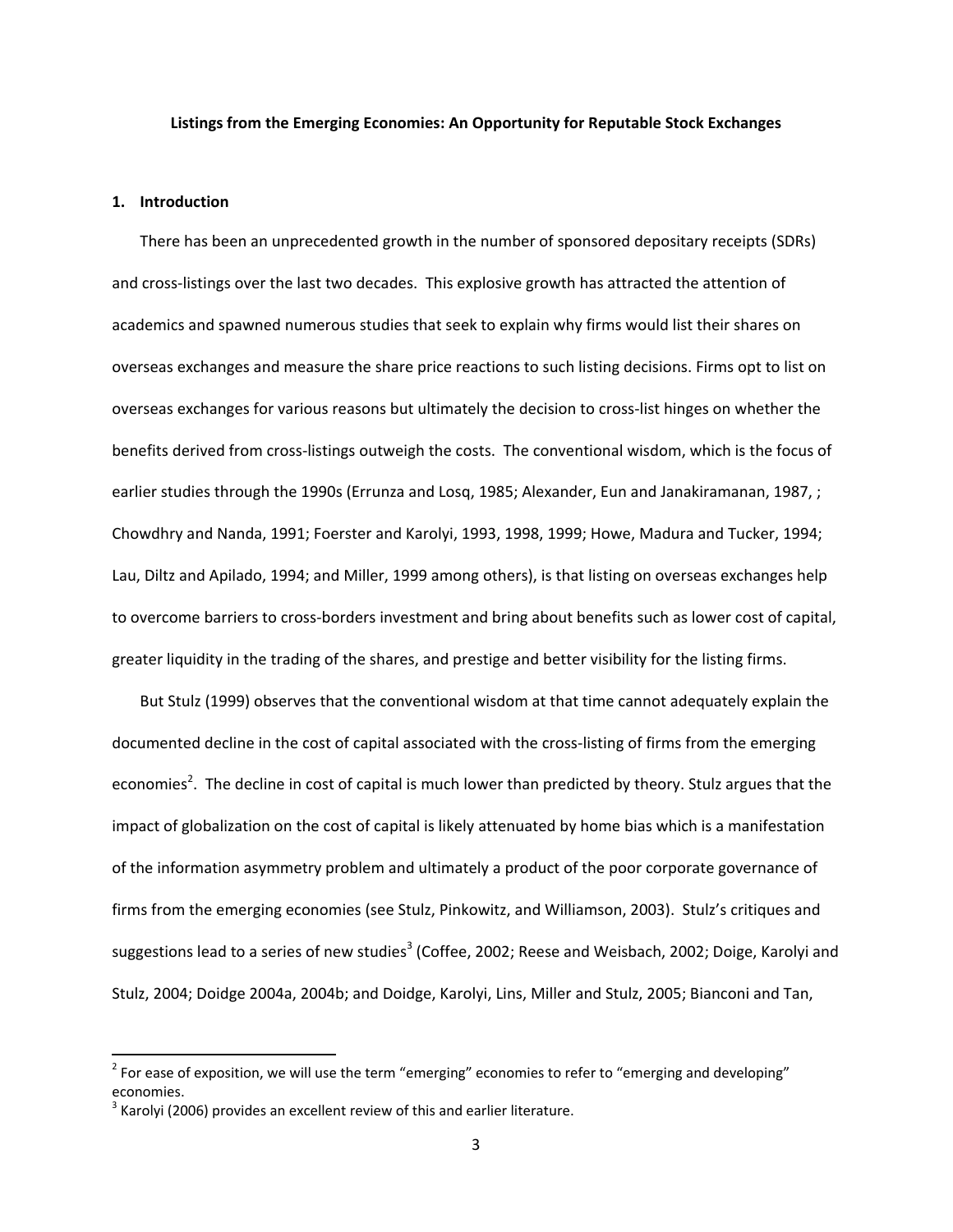2010 among others) that look beyond the conventional wisdom and into how the legal environment and corporate governance structure affects the costs and benefits of cross-listing<sup>4</sup>. Our paper is a contribution in this direction. We are interested in exploring how a reputable stock exchange like the New York Stock Exchange can help to mitigate the information asymmetry problem and how the exchange can strategically position to compete more effectively for the growing listing business from the emerging economies.

We will provide current evidence to establish the fact that the listing business from the emerging economies has grown by more than two-fold over the recent decade and this growth will likely continue. This trend presents the stock exchange industry with significant business opportunities and creates an opportunity for reputable exchanges to play a new role, that of an information and reputation intermediary. We will argue that the regulatory bodies, investment banks, rating agencies, and financial analysts cannot fully address the information asymmetry problem faced by firms from the emerging economies, so there is room for reputable stock exchanges to play the role of an information and reputation intermediary. Since this new role leverage on the exchange's reputational capital, reputable exchanges will be able to compete more effectively for the growing listing business from the emerging economies.

Furthermore, we add to the theoretical literature by developing a parsimonious model to analyze the dynamic interaction between an exchange playing the new strategic role and firms deliberating whether or not to cross-list on the exchange. Our model is closely related to Doidge, Karolyi and Stulz (2004) and Chemmanur and Fulghieri (2006)<sup>5</sup>. Our aim is to develop a simple enough model to address the shortcomings in the models developed in these two papers and to account for observed empirical evidence. Unlike Doidge et al (2004) which take the exchange's listing requirement as exogenous, we

 $^4$  One related study outside the cross-listing literature is Kuipers, Miller and Patel (2009) which explore how the legal environment affects valuation in cross-border takeovers.<br><sup>5</sup> Ours is an example of a model of financial markets with asymmetry information; a comprehensive review of such

models is provided by Ardalan (1998).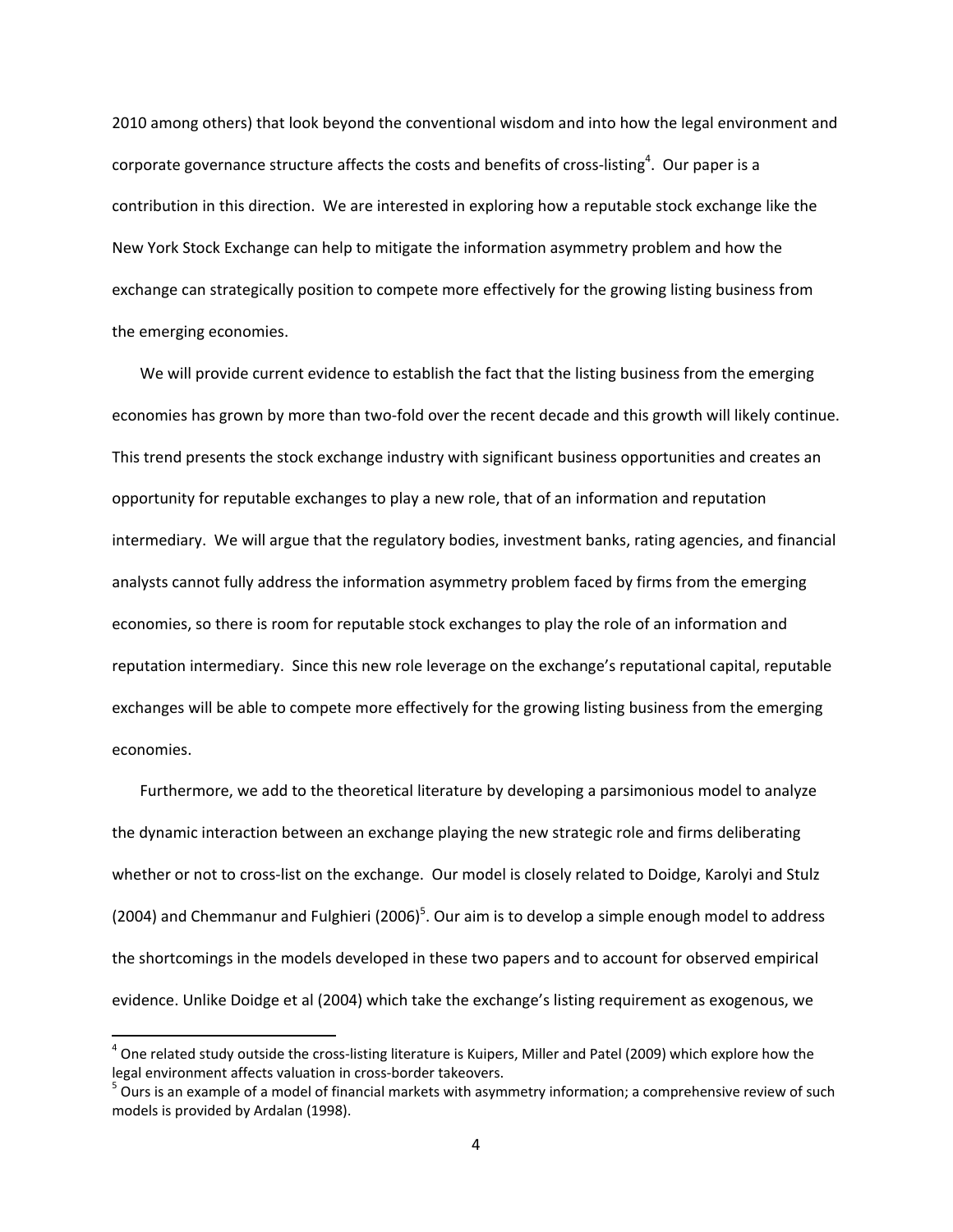investigate the equilibrium that emerges as a result of the dynamic interaction between the decisions of an exchange and a listing firm where both are striving to maximize their value. Hence our model is able to shed light on the decision of the exchange as well as the decision of a foreign firm that is contemplating whether to list or delist from the exchange. Chemmanur and Fulghieri (2006) is an ambitious attempt to address a multitude of questions related to competition in the exchange industry. Although Chemmnaur and Fulghieri also investigate the interaction between reputation and listing standards, there are two shortcomings in their reputation model. First, they model the effect of reputation by assuming the presence of a "Standard Maximizing" exchange that is not concerned with maximizing value. Second, they ignore the compliance costs<sup>6</sup> that listing firms will have to incur if they choose to list on an exchange. This is an important consideration for listing firms since there is a tension between the potential of gaining value from listing on a high quality exchange and the incurrence of higher compliance costs imposed by a high quality exchange. Both assumptions in Chemmanur and Fulghieri are unrealistic. We endogenized the effect of reputation in the payoff function for the exchange and incorporate the compliance costs in the payoff function for the listing firms. Thus, our model fills an important gap in the theoretical literature.

This paper is organized as follows. In Section 2 we provide recent evidence on the growth trend in SDRs and listings of SDRs. In Section 3, we make a case for the new strategic role that a reputable exchange can play to compete more effectively for the growing clientele from the emerging economies. Section 4 develops our theoretical model and Section 5 discusses our solution. Section 6 concludes.

### **2. Growth Trend in Sponsored Depositary Receipts and Cross‐listings**

Table 1 summarizes the growth in the number of SDRs and the number of cross‐listed SDRs from 1970 to 2010. The data is a count of the newly created SDRs and cross-listed SDRs in each of the three periods: 1970‐1989, 1990‐1999 and 2000‐2010. This data, which includes SDRs from all the major

 $6$  Chemmanur and Fulghieri only take into consideration the listing fees incurred by the listing firms.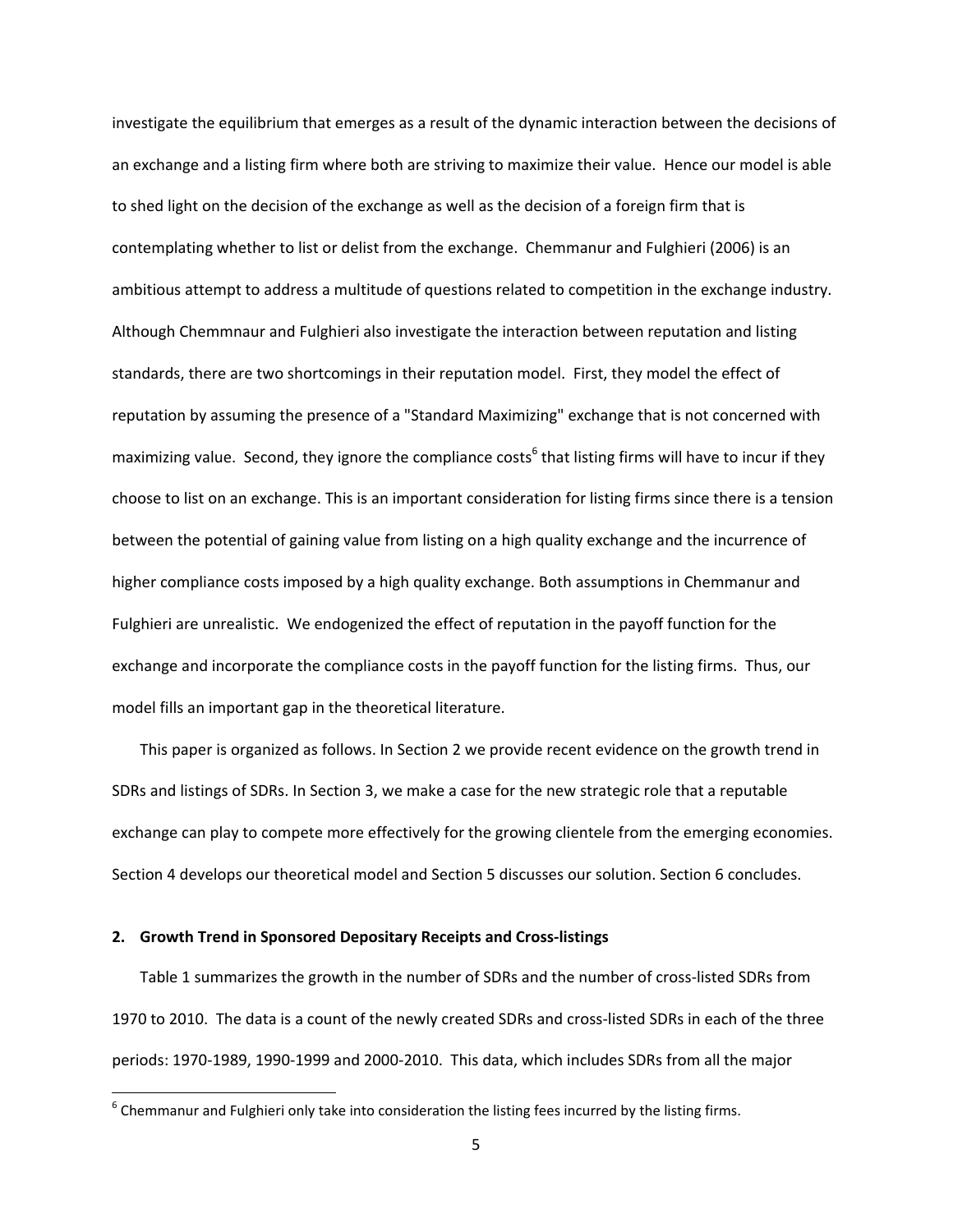depositary banks such as Bank of New York Mellon, Citibank, Deutsche bank, J. P. Morgan Chase and Computershare Trust, was downloaded from the Bank of New York Mellon's depositary directory<sup>7</sup> on May 11, 2010. Accordingly, the data for 2010 covers only the first four plus months for 2010. Table 1 focuses only on the three geographic regions that contribute the most numbers of SDRs and cross listings. The three regions are Asia, Europe and Latin America. To shed light on what proportion of the growth arises from the emerging and developing economies, we further segregate the data for Asia and Europe into companies from advanced and non‐advanced economies as defined by the International Monetary Fund (IMF)<sup>8</sup>. In the case of Latin America, none of the countries in the dataset are classified as an advanced economy by the IMF. A list of countries from Asia and Europe that are classified as advanced economies by the IMF is provided in Table 2.

#### [INSERT TABLE 1 HERE]

#### [INSERT TABLE 2 HERE]

There are several noteworthy patterns in Table 1. The total number of SDRs created and cross‐listed in the last ten years alone more than doubled the total number of SDRs created and cross‐listed in the three decades stretching from the 70s to the 90s. Not surprisingly, most of the growth in SDRs and cross listings emerged after 1990. In terms of the numbers of SDRs created and cross-listed either in aggregate or dispersed over time, Asia took the lead followed by Europe and Latin America. The numbers of SDRs and SDRs that were cross‐listed had increased by more than twofold going from the 1990s to the 2000s. Focusing on the growth pattern in Asia over this period, we see that the number of SDRs from Asia increased from 304 in the 1990s to 628 in the 2000s. The numbers of SDRs that were cross‐listed increased from 188 to 462 over the same period. Hence, approximately 62% and 74% of the

<sup>&</sup>lt;sup>7</sup> The website for BNY Mellon's depositary receipts directory is  $http://www.adrbnymellon.com/dr_directory.jsp.$ <sup>8</sup> In the rest of the paper, for ease of exposition, we will use the term "emerging and developing economies" to refer to "non‐IMF advanced economies"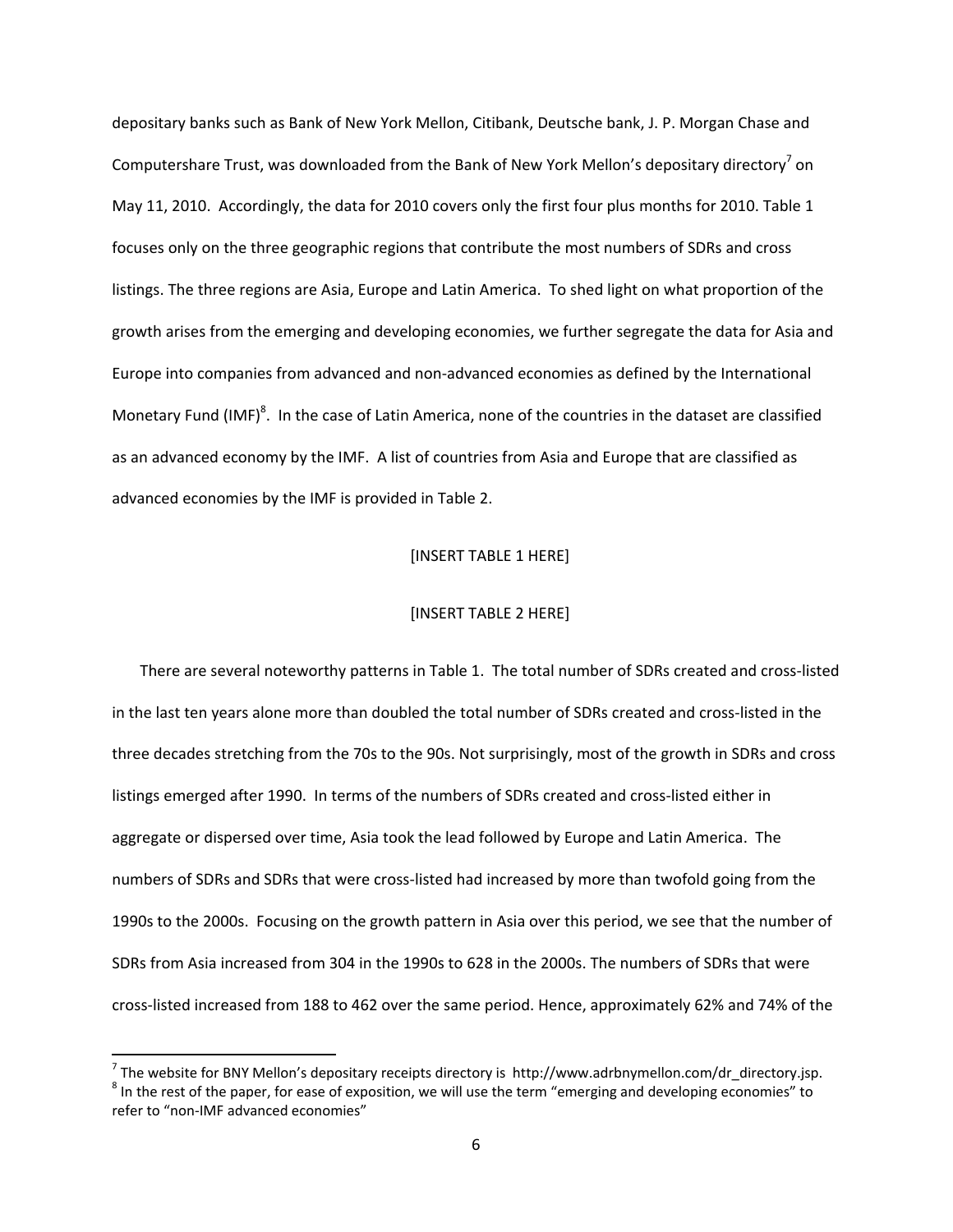SDRs were cross‐listed in the 1990s and the 2000s respectively. The numbers of cross‐listings had increased by 146 percent over this period. Moreover, a significant proportion of the SDRs and cross listings in Asia came from the emerging economies, in particular, China and India. The emerging economies contributed 139 out of 304 SDRs in the 1990s and 341 out of 628 in the 2000s. In other words, the number of SDRs from the emerging economies in Asia has increased from about 46 percent in 1990s to 54 percent in the 2000s. Out of the 139 SDRs created in the 1990s, 99 came from China and India alone. In 2000s, the number of SDRs from China and India increased to 319 out of a total of 341. The number of cross‐listed SDRs from the emerging economies in Asia increased from 60 in 1990s to 242 in 2000s, a 300 percent increase. The number of cross‐listed SDRs from the emerging economies expressed as a percentage of the total number of cross‐listed SDRs has increased from 32 percent to 54 percent. Again, China and India were the leading contributors to this growth; 225 out of the 242 SDRs cross‐listed in 2000s were from China and India.

Similar growth patterns, perhaps not as pronounced, are observed for Europe and Latin America. For Europe, 94 out of the 218 SDRs created in the 1990s and 257 out of the 529 SDRs created in 2000s were from the emerging economies. The number of SDRs from the emerging economies has increased by 173 percent going from the 1990s to the 2000s. The total number of cross-listed SDRs from Europe was 142 in 1990s and 365 in 2000s. The numbers of cross‐listed SDRs that originated from the emerging European economies was 50 in the 1990s and it increased to 117 in the 2000s, a 134 percent growth. The numbers of SDRs and cross‐listed SDRs from Latin America have increased by about 150 percent and 100 percent respectively going from the 1990s to the 2000s.

#### **3. A New Strategic Role for Stock Exchanges**

The evidence presented in Table 1 reveals that in the recent ten years there has been tremendous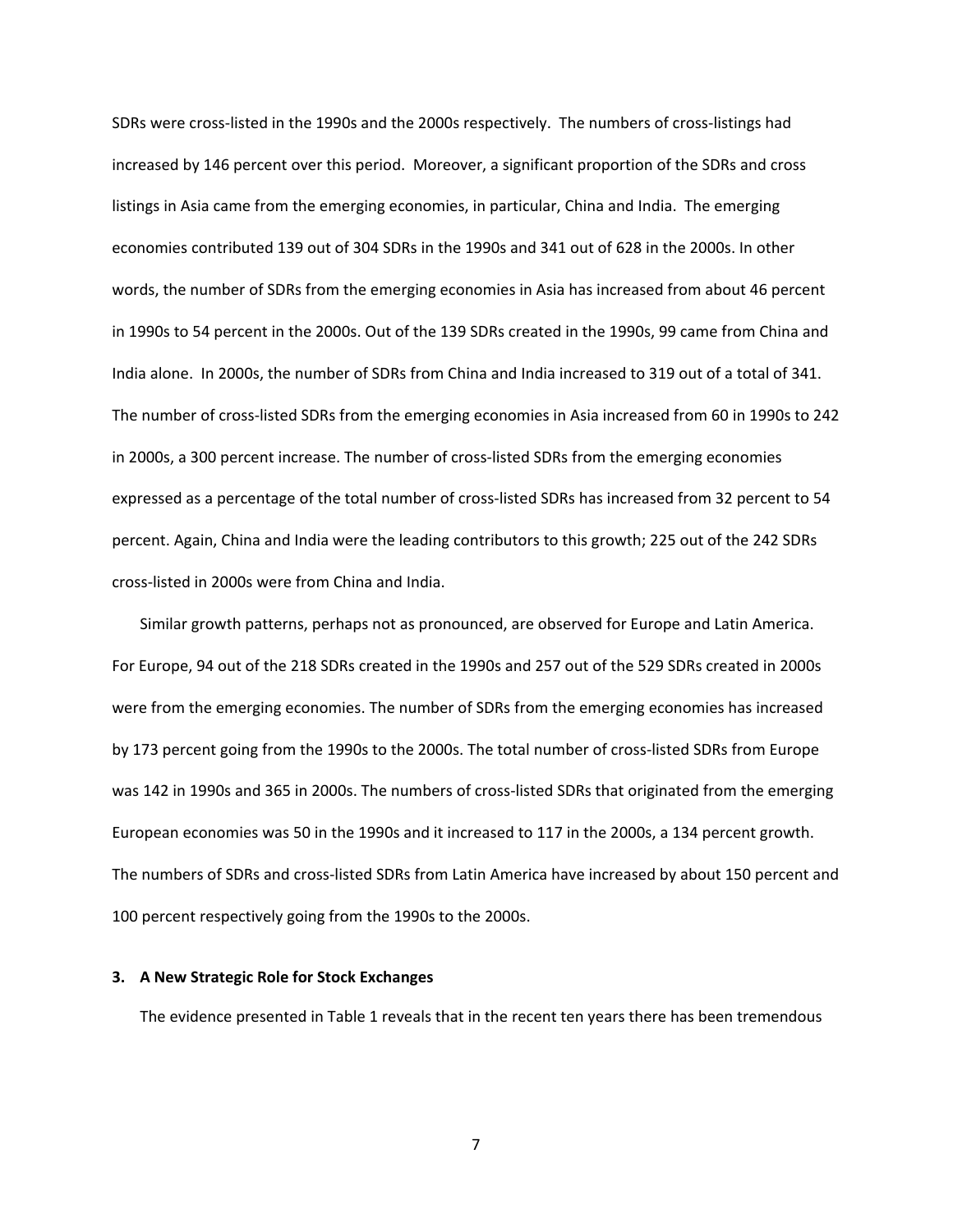growth in the creation and listing of SDRs $^9$ . This presents significant listing opportunities for stock exchanges in the United States as well as other developed countries. What is worth noting is that the composition of the clientele has changed – a larger proportion of the firms that are seeking to list their equity are now from the emerging economies. Unlike firms from the developed economies, firms from the emerging economies are plagued with severe information asymmetries. This information asymmetry problem is a product of various deficiencies in the emerging economies including lax disclosure requirements, lack of experienced financial analysts to evaluate the firms, weak corporate governance, weak legal protection for minority shareholders, and the absence of a market for corporate control in terms of takeovers and leveraged buy outs so there is no mechanism available to discipline the managers and align the managers' interests with the investors. But firms from the emerging economies can circumvent these deficiencies by cross‐listing their equity on an established exchange in a developed economy.

Putting aside any consideration for costs, the United States possibly provides one of the best solutions to the problems faced by the firms from the emerging economies. However, the solution offered by the United States is less than perfect. Even though the United States is known to impose stringent securities laws, Lictht (2001a,2001b, 2003) finds that in many cases the Security Exchange Commission (SEC) takes a hand‐off approach and seldom enforce the laws on the foreign issuers. Similarly Siegel (2005) finds that the SEC has not been responsive to violations by foreign issuers. Looking back as far as 1933, the year when the first federal securities law was enacted, Siegel is only able to find 25 instances of private legal actions against foreign firms<sup>10</sup>. If the SEC cannot adequately

<sup>&</sup>lt;sup>9</sup> Although there was a dip in the creation of SDRs recently because of the financial crisis, it seems that the trend has picked up again at least in the case of Asia. For Asia, the number of SDRs created has declined from a high of 97 in 2007 to 49 in 2008 but has subsequently increased to 67 in 2009. Over half of these SDRs are from the emerging economies. For Europe, the number of SDRs created has declined from a high of 111 in 2007 to 97 in 2008 and then further declined to 38 in 2009. We think this is due to the continuing financial crisis in Europe which may have affected the growth prospects of the firms that are considering cross-listing their equity.  $10$  Coffee (2002) argues that this is due to the fact that many cases were settled out of court.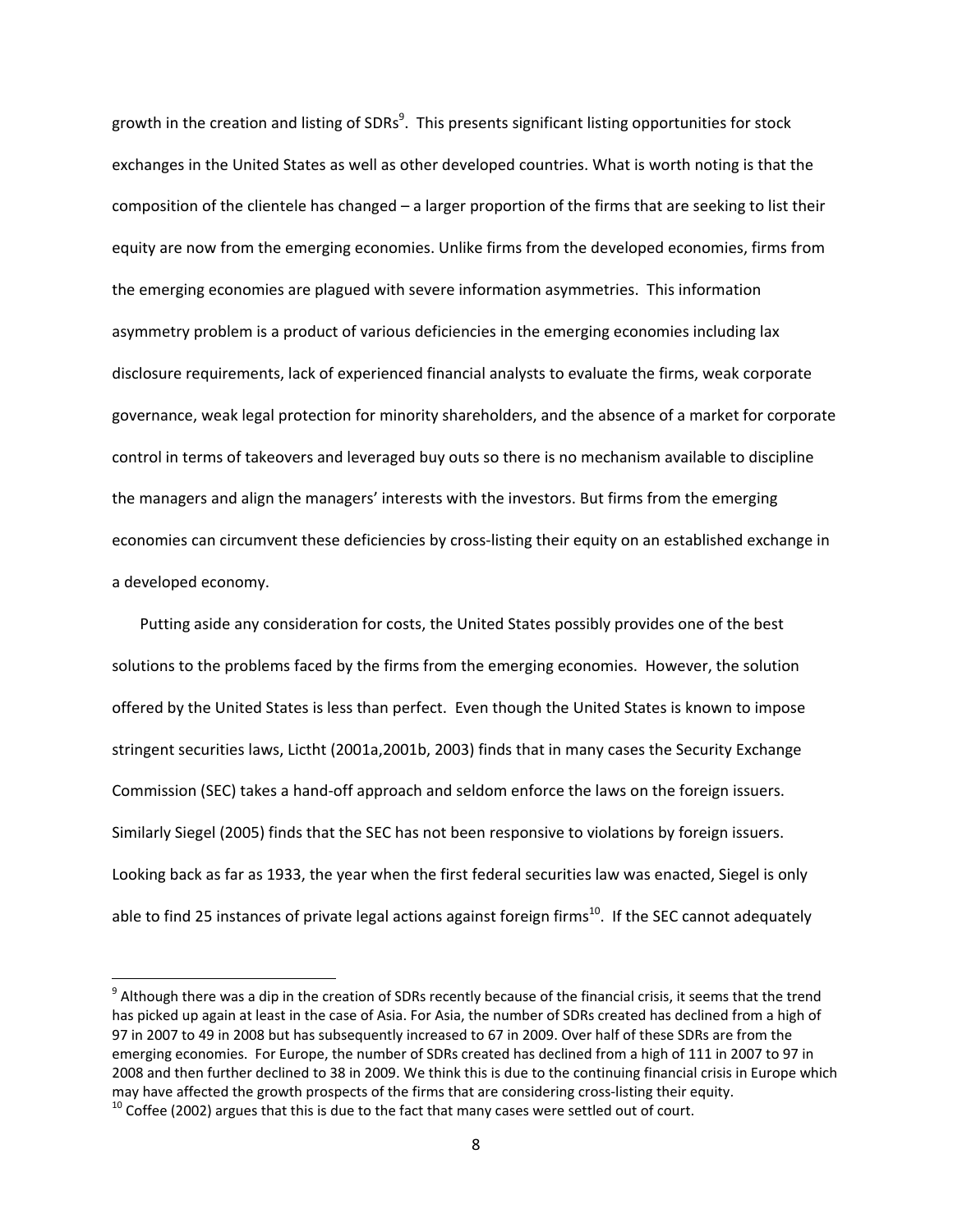address the information asymmetry problem, perhaps the other channels of controls—the investment banks, rating agencies and financial analysts—can make up for SEC's failings? Unfortunately investment banks, ratings agencies and financial analysts (especially on the sell side) are handicapped by conflicts of interests because they have a financial interest in offering favorable recommendations or ratings for their clients as we have witnessed in the events that led to the current financial crisis. For this reason their subjective opinions and advices will be taken with a big grain of salt. At best, they can only partially resolve the information asymmetry problem between the corporate insiders and external investors. Furthermore, it is typical that very few analysts will be assigned to cover the newly cross‐listed firms and the assigned analysts will in all likelihood not be the most reputable ones in the industry. Hence, there is a dearth of reliable quality information about these new firms from the emerging economies.

The discussion above highlights the fact that there is room for someone to play the role of an information and reputation intermediary. What we need is a reputable entity with the right motivation and incentives to supply this information. An ideal candidate for this role is the stock exchange. Unlike investment banks and rating agencies, stock exchanges derive their revenues from listing and trading fees, so it is in their interests to list firms that will likely be successful in the long run. The interests of the exchanges and investors are therefore aligned so the stock exchanges have the right incentives to evaluate the listing firms objectively. Moreover, by serving as information intermediaries, reputable exchanges provide a valuable service to firms from the emerging economies and are in a better position to attract the listing business from the emerging economies. However, for stock exchanges to serve as credible information intermediaries, they will need to do more than what they currently practice. They will need to conduct due diligence on the listing firms beyond merely checking for compliance with their listing requirements. Macey and O'Hara (2002) suggest looking beyond the size of listing firms and focus on factors such as "business plans and prospects, integrity and quality of management, commitment to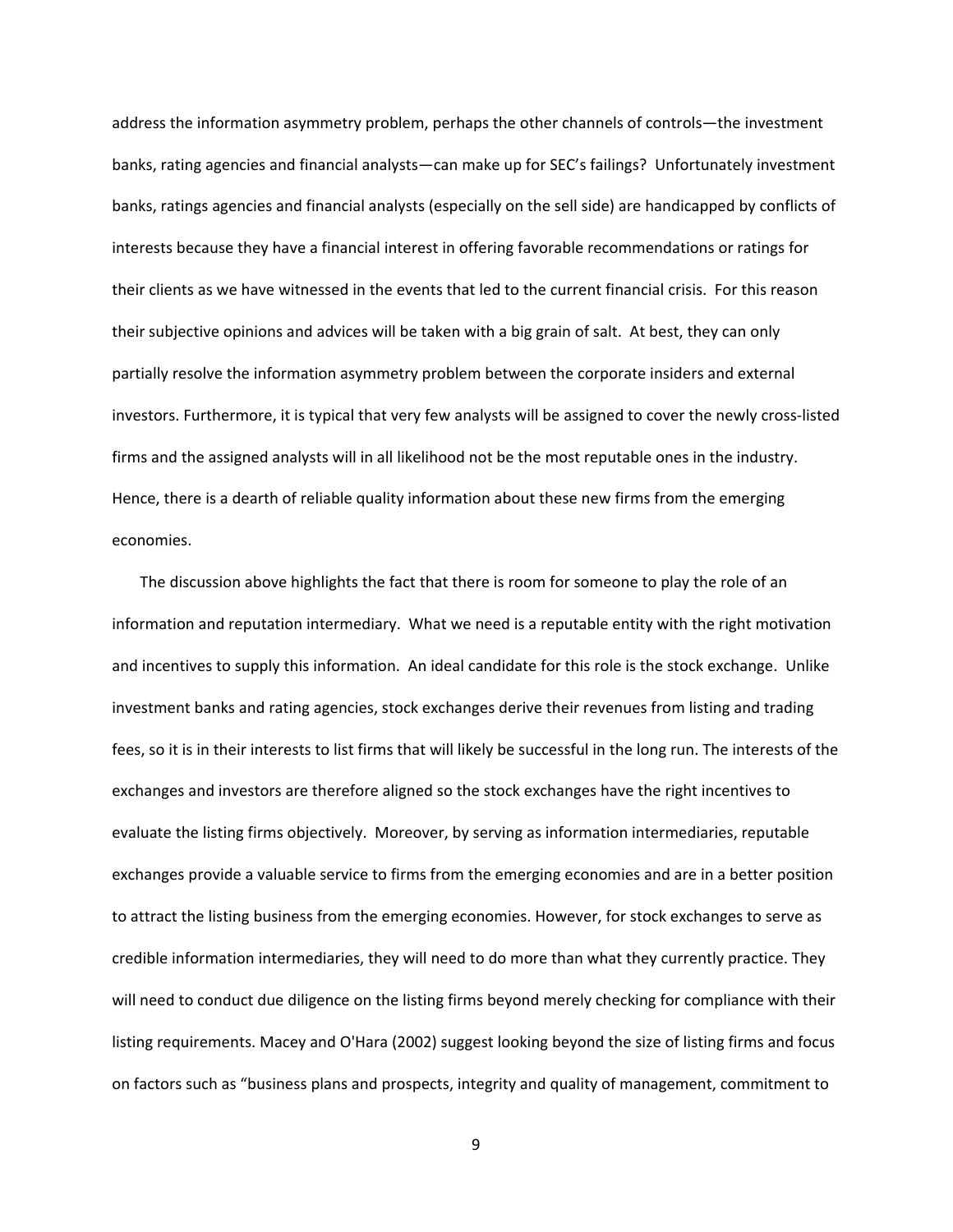following sound, conservative accounting practices and good corporate governance." We will refer to this expanded set of requirements as simply the "listing requirements" in our model.

#### **4. The Game**

The evidence presented in Section 2 shows that there is a growing number of companies from the emerging economies, for instance China and India, which seek to list their shares in well developed and established markets, particularly in the United States and Europe. We argue in Section 3 that the needs of this clientele couple with the inadequacies of the existing legal and financial system create an opportunity for a stock exchange to leverage their reputation to play the role of an information and reputation intermediary. In this section, we develop a model to analyze the dynamic interaction between an exchange playing the proposed role and firms seeking to list their equity on the exchange.

We assume there is a reputable stock exchange such as the New York Stock Exchange that selfimposes a minimum listing requirements. Any firm that is listed on an exchange must then meet this level of requirements. The exchange lists foreign firms from emerging economies, such as China and India, in addition to firms from the developed economies with known quality. Assume for simplicity that there is one emerging economy. The true prospective values of firms in the emerging economy are uncertain to investors and the stock exchange. However, they know the probability distribution of the prospective values. For ease of exposition, in the rest of the paper we will refer to prospective value as simply "value." Further assume that all these firms are already listed in the local exchange in the emerging economy.

Assume that the value of every firm, denoted by  $v$ , is uniformly distributed along the unit interval, i.e.  $v \in [0,1]$ . We normalize the number of firms in the developing economy to unity and assume it to be continuous for simplicity. The management of each firm tries to maximize the value of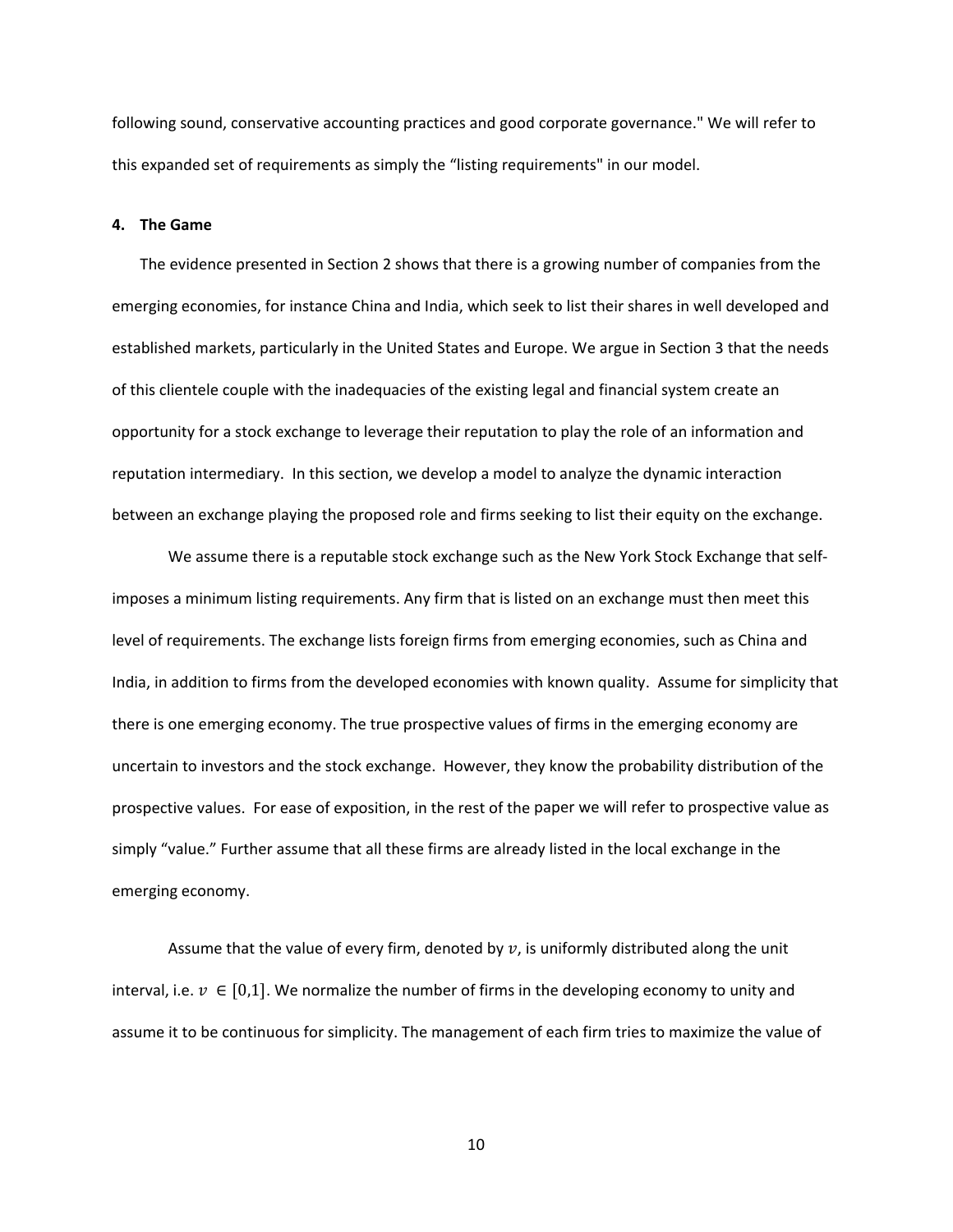his firm, as perceived by investors, net of listing costs. We further assume that each firm has one share to list in the reputable foreign exchange if it chooses to cross list.

Our game is a game of adverse selection similar to Akerlof ( 1970). It is a sequential game. First, the stock exchange chooses its listing requirements,  $\theta \in [0,1]$ . Second, firms choose whether to cross list their stock by which they will have to comply with the foreign exchange's listing requirement,  $\theta$ . It is worth emphasizing that the listing requirements are chosen endogenously. The payoff functions are defined as follows. The payoff function for the stock exchange is given by:

$$
u = R - C/\theta \tag{1}
$$

where Rand  $C/\theta$  are the revenue and cost functions for the exchange. An exchange derives its revenues from two primary sources, a fixed listing fee and a trading fee that varies directly with the level of the trading volume of the listed shares. Since trading volume varies in general with firm size and trading fees have become a dominant source of revenues for exchanges, we express the revenue function as  $R=f\int_{\bm{\mathcal{v}}}^{\bm{1}}v\,d v$  where  $f>0$  is a constant and  $\,\underline{v}$  is the minimum firm value for firms that choose to cross-list on a foreign exchange for a given listing requirement,  $\theta$ .

The cost function ,  $C/\theta$ , is the cost borne by the exchange for managing the listed firms. We assume that  $0 \le C < 1$ ,  $C' > 0$ , and  $C'' \ge 0$ . We have endogenized the reputational capital in the proposed cost structure. An exchange, by setting a lower  $\theta$  will attract more firms but with lower quality, so this will have a negative effect on its (marginal) cost for two reasons. First, as more companies are listed, the marginal cost of listing should increase or remain unchanged. This is in accordance with the non-decreasing marginal cost of production which is typically assumed in firm theory. The same rationale is expected to apply for an exchange. Second, lowering the listing requirement will attract lower quality companies. Since the due diligence process will be more costly for lower quality companies and these companies are more likely to affect the reputation of the exchange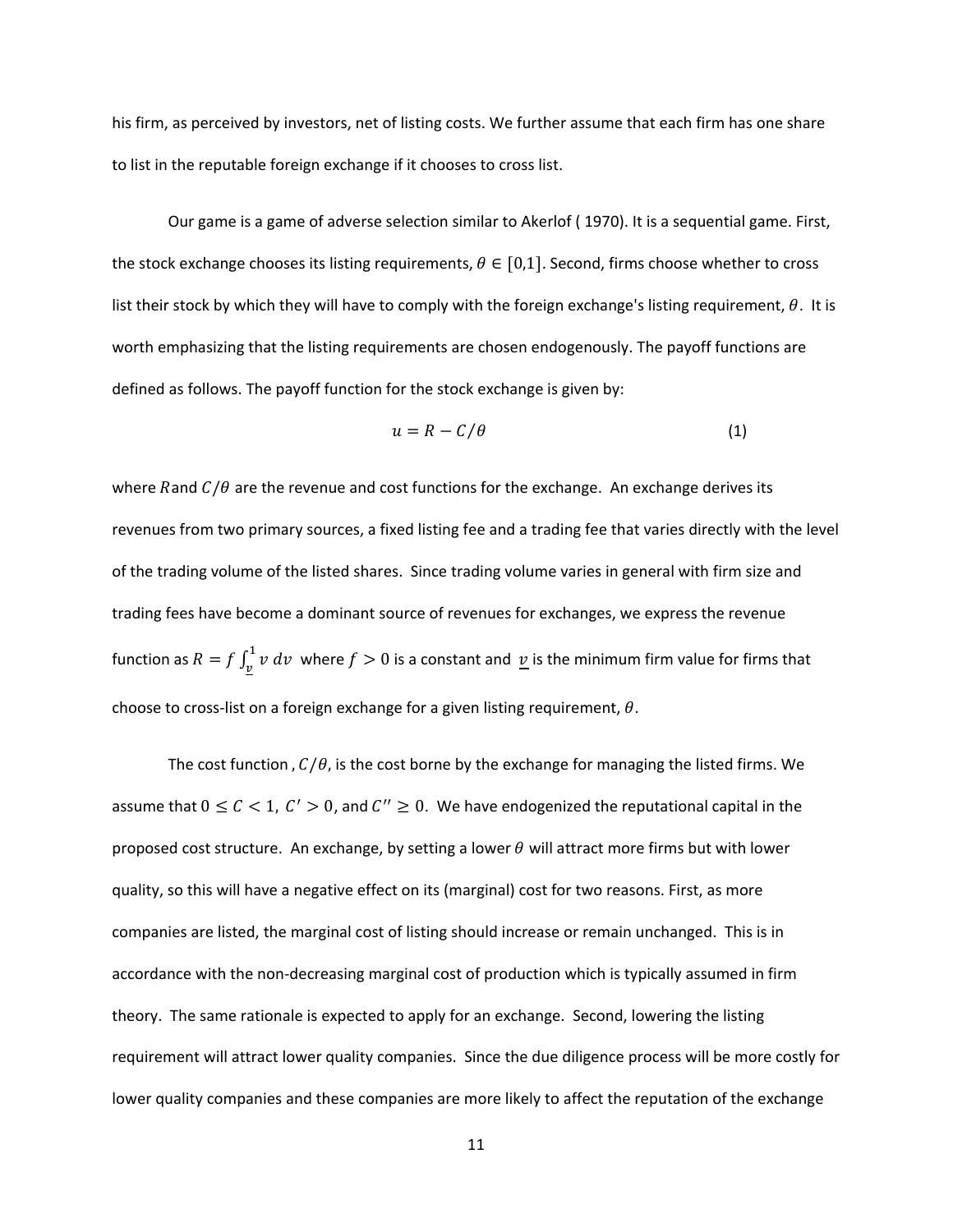adversely, increasing the listing of lower quality companies will increase the exchange's marginal cost of listing. In the rest of the paper we will assume that C is a quadratic function,  $C = cQ^2$ , where  $c > 0$  is a constant and  $Q = \int_{\underline{v}}^1 dv$  is the number of companies listed by the exchange.

A representative firm payoff function is given by:

$$
\pi = E(v|i) - i\theta^2/v \quad i = 1,0 \tag{2}
$$

where  $E(v|i)$  is the expected value of the firm conditional on being cross-listed on the foreign exchange  $(i = 1)$  or not being cross-listed  $(i = 0)$ . Empirical evidence (Reese and Weisbach, 2002; Doidge, Karolyi, and Stulz, 2004, 2009; and Hail and Leuz, 2005) shows that firms that choose to cross‐list their equity in general have better growth opportunities but are unable to realize the full value of the growth opportunities in their domestic markets because of information asymmetries between the corporate insiders and the external investors, little or no access to capital to support the growth, and weak corporate governance and protection for the minority shareholders. By listing their equity with a reputable exchange in a developed economy, cross‐listing firms can enjoy various benefits including the certification of their quality by a reputable exchange, easier access to capital at lower cost, better corporate governance and better protection for minority shareholders. The second term,  $i\theta^2/v$  is the total cost to the firm for cross‐listing its shares. The total cost reflects the cost incurred by the firm to comply with the exchange's listing requirements. Since firm value appears in the denominator of the cost function, the marginal cross‐listing cost is decreasing in the value of the firm. Our intent is to model the observation that compliance is less costly for higher quality firms. This is in the same spirit as Spence (1973), where he assumes that education is less costly for more productive workers.

#### **5. Analysis and Discussion**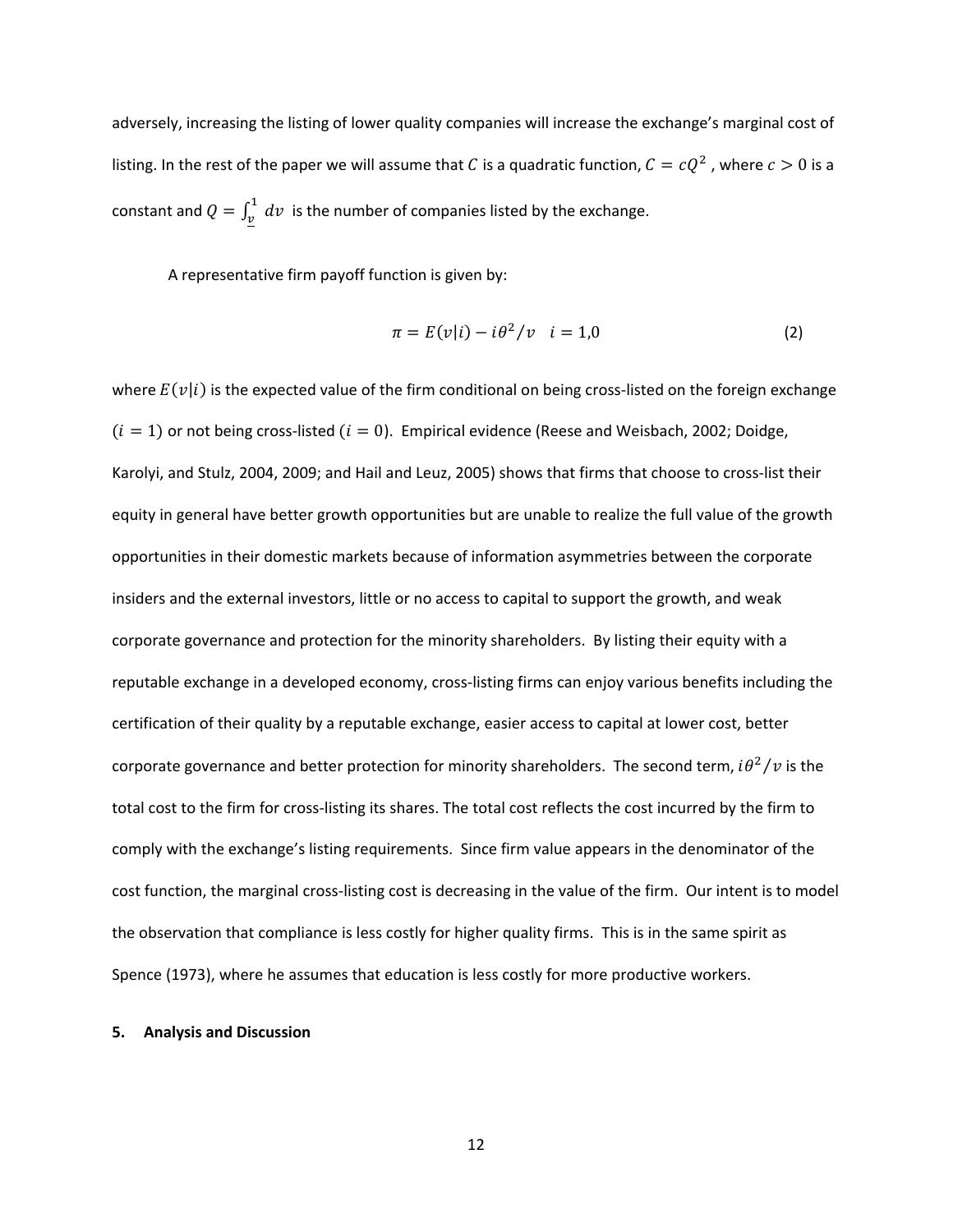This section investigates the behavior of the exchange and firms in a sub game perfect equilibrium. The manager of a firm knows the true value of her firm. Given a listing requirement announced by the exchange and the fact that listing is costly, there must exists a lower bound on the value of the firm below which the manager will not be willing to cross list its share on the exchange. Consider a firm with a true value  $v$ . For this firm to be willing to cross list, the lower bound for the firm value should satisfy  $v - \theta^2/v = 0$ . That is, the manager would be willing to cross-list on the exchange if the true value of the firm is at least equal to  $\theta$ . Even though investors do not know the true value of the firm, they are aware of the lower bound face by the management. Thus, to the investors, the expected value of any firm that cross lists on the reputable foreign stock exchange is equal to  $(1 + \theta)/2$ . Similarly, the expected value of a firm that chooses not to cross-list on the exchange will be  $\theta/2$ . Hence, given the listing requirement,  $\theta$ , set by the stock exchange, a value maximizing firm will need to solve the following:

$$
\max_{i \in \{0,1\}} \pi = (i + \theta)/2 - i\theta^2/v \tag{3}
$$

Since cross listing is costly, any firm that cross-lists will choose to meet only the minimum level,  $\theta$ , that is imposed by the exchange. Consequently, a firm with value,  $v$ , will be indifferent between cross-listing or not if its payoff satisfies  $(1 + \theta)/2 - \theta^2/\nu = \theta/2$ . From this condition, we observe that firms that choose to cross-list must have a value, v, of at least  $2\theta^2$ . We also require  $2\theta^2 \ge \theta$  for all the listing firms because the minimum value of the listing firm cannot be less than the listing requirement,  $\theta$ . There is an upper bound to the listing requirement; if  $\theta > \sqrt{1/2}$ , it will not be beneficial for any firm to cross lists. Thus, we have the following result.

**Proposition.** In a subgame perfect equilibrium, if  $1/2 \le \theta \le \sqrt{1/2}$ , all firms with values  $v \in [2\theta^2, 1]$ will cross-list on the foreign reputable exchange while all firms with values  $v \in [0, 2\theta^2]$  will not cross-list. *Otherwise none of the firms will choose to cross‐list.*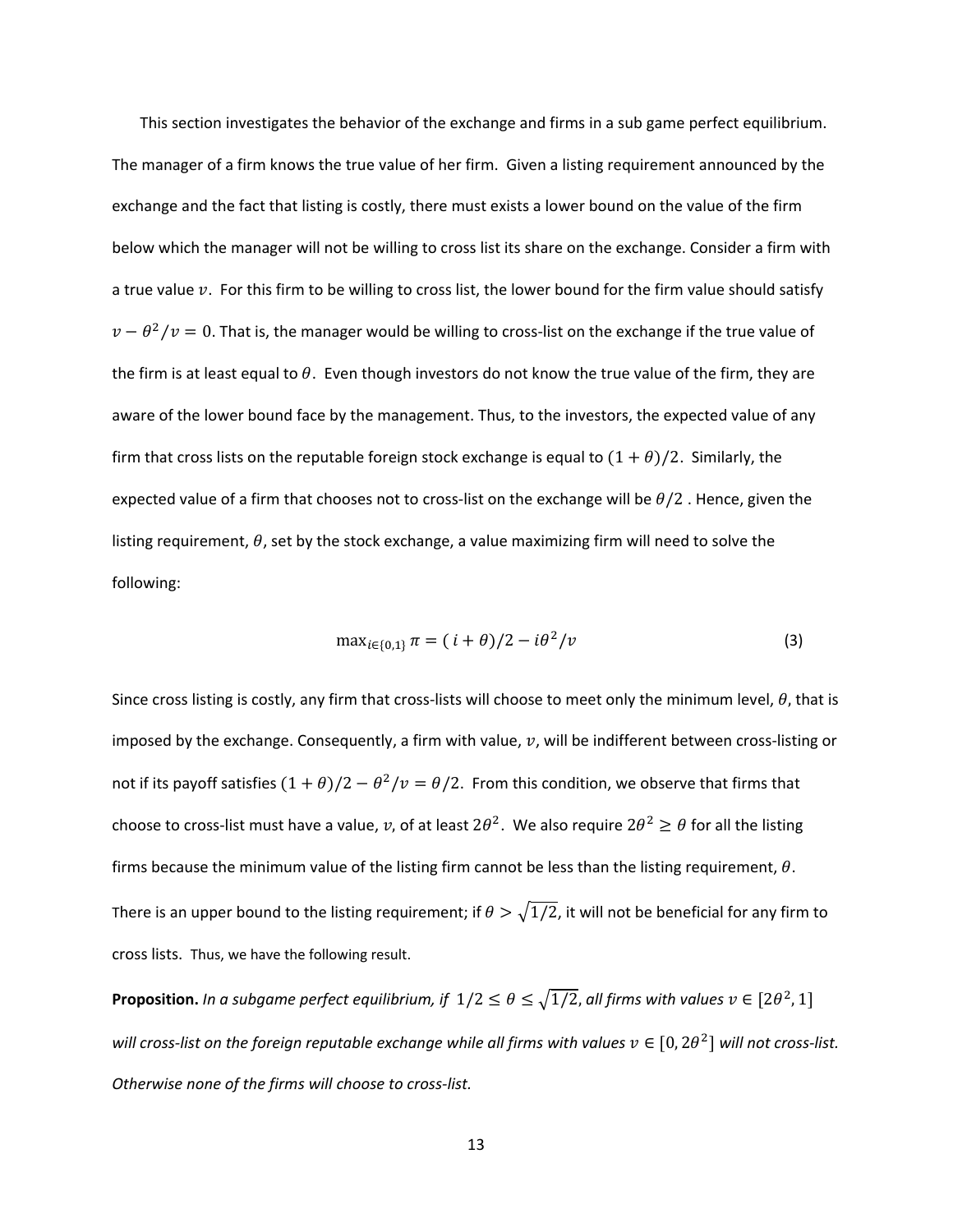Now consider the first stage of the game where the stock exchange chooses its listing requirements. The reputable foreign stock exchange maximizes (1) subject to its market share defined by Proposition 1, that is

$$
\max_{\theta} U = f \int_{\underline{v}}^{1} v \, dv - c \left[ \int_{\underline{v}}^{1} dv \right]^2 / \theta
$$

where the minimum value of a listed firm,  $v$ , is  $2\theta^2$ . From the first order condition of this maximization problem we obtained

$$
c = \frac{8f\theta^5}{-12\theta^4 + 4\theta^2 + 1}
$$

#### [INSERT FIGURE 1 HERE]

Figure 1 shows a plot of c versus  $\theta$  for  $\theta \in (0, \sqrt{1/2}]$  and  $f = 1$ . We see from the plot that as long as f is positive,  $c$  will be positive. This is consistent with the assumptions made about  $c$  and  $f$ . Accordingly, the second order condition is met since  $d^2u/d\theta^2 = -(24f\theta^2 + 24c\theta + 2c/\theta^3) < 0$ . Hence, a subgame perfect equilibrium exists as described in the proposition.

Although our model has over simplified the actual interaction between the exchange and listing firms, our results are nonetheless consistent with the findings in the literature. In 2007, the Exchange Act Rule 12h‐6, which is intended to simplify deregistration procedure, was adopted by the SEC. Immediately following the adoption of this rule, there was an increase in deregistration activity in the second-half of 2007. Doige, Karolyi and Stulz (2009) look into the reasons for the deregistration and conclude that the firms that chose to deregister do so because they have poor growth prospects going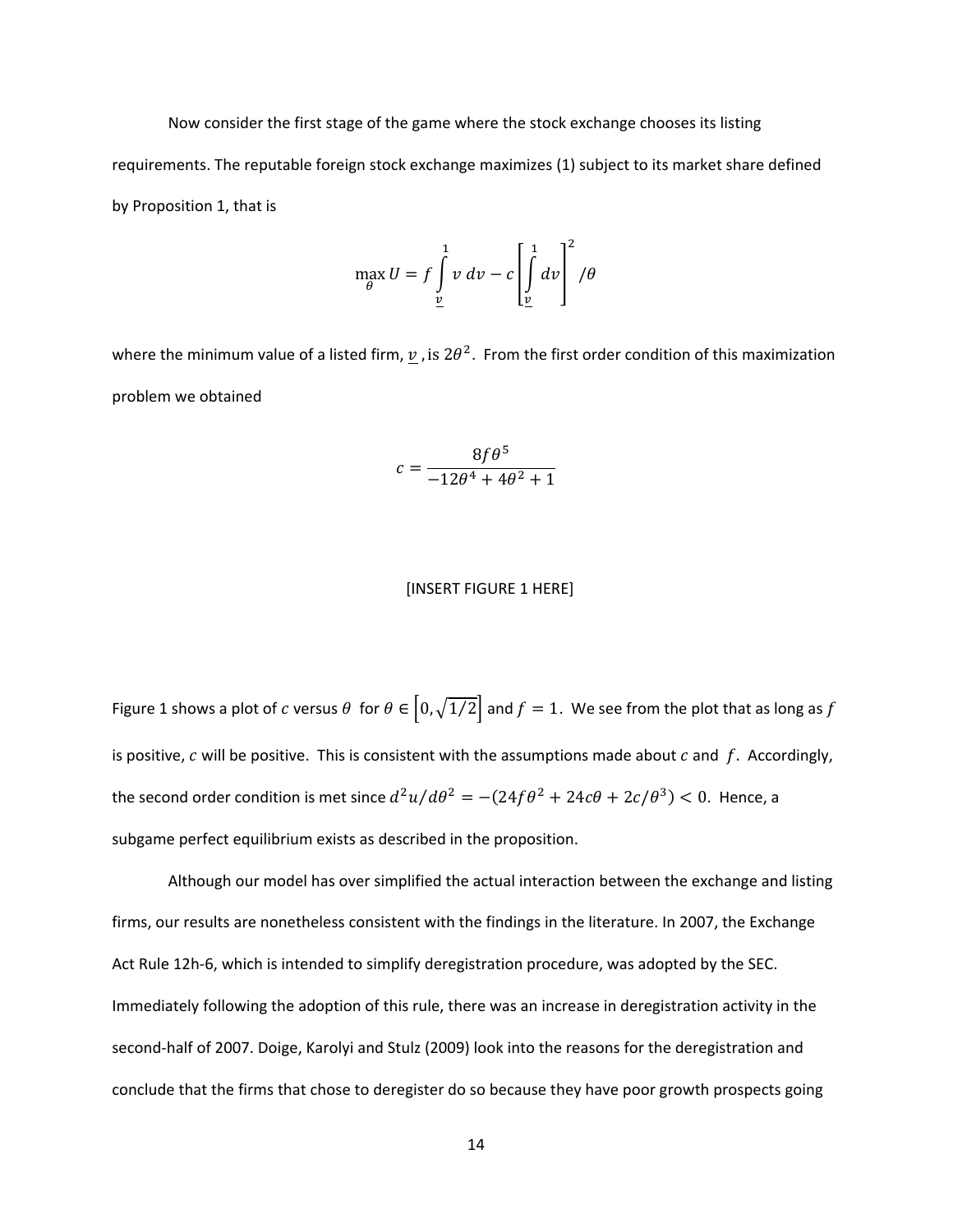forward and therefore have less need for external capital. In our model, the equilibrium level of listings is affected by the distribution of firm value. When there is a change in the growth prospects for the firms, this distribution will change and will cause the equilibrium level of listings to shift. We can therefore interpret the increase in deregistration activity in the latter half of 2007 as a result of a downward shift in the equilibrium level of listings that is triggered by a change in the underlying distribution in firm value. Though there is only one exchange in our model, we can infer that if there are multiple exchanges in our model, each with a distinct level of reputation capital, the equilibrium outcome will be a segmented market where each exchange will choose to serve a particular segment of the clienteles. Our model if extended to include multiple exchanges will neither result in "a race to the bottom" where exchanges compete by continually lowering their listing standards or "a race to the top" which is the reverse of the former outcome. Consider for instance the case where we have two exchanges, one with a high reputation and the other a low reputation. In our set up, it will not make sense for the lower reputation exchange to set a listing requirement that is equal or higher than that set by the higher reputation exchange because firms that can meet the listing requirements of the high reputation exchange will not choose to list their equity with the low reputation exchange. The rational choice for the low reputation exchange is to set a lower listing requirement to attract those firms that find listing on the higher reputation exchange unfeasible.

#### **6. Conclusion**

We provide current evidence to show that the numbers of sponsored depositary receipts created and cross-listed have increased by more than two-fold over the last decade and a substantial proportion of this growth came from the emerging and developing economies. This trend presents the stock exchange industry with significant business opportunities. The firms from the emerging economies face severe information asymmetries in the market and have a dire need for a credible entity to signal their qualities. We argue that the SEC, investment banks, rating agencies, and financial analysts cannot fully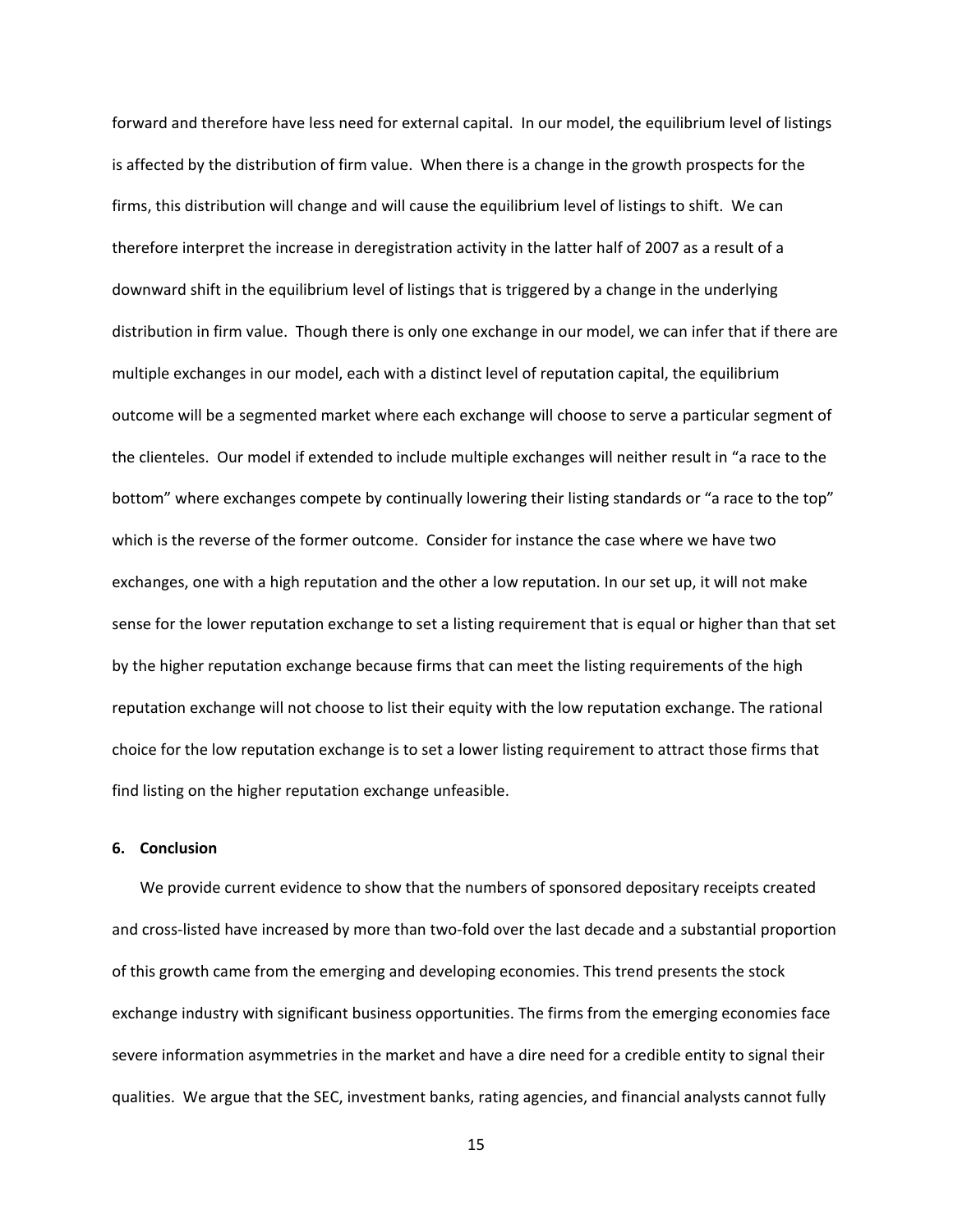address the information asymmetry problem faced by these firms. Hence, there is room for someone to play the role of an information and reputation intermediary. What we need is a reputable entity with the right motivation and incentives to supply this information. We argue that an ideal candidate for this role is the stock exchange because the incentive structure for an exchange motivates the exchange to list firms that are likely to be successful in the long run. Accordingly, stock exchanges have the right incentives to evaluate the listing firms objectively. Since the proposed role leverage on the exchange's reputational capital, reputable exchanges will be able to compete more effectively for the growing listing business from the emerging economies. We contribute further by developing a parsimonious model to analyze the interaction between an exchange playing the new role and firms seeking to list their equity on the exchange. We show that a subgame perfect equilibrium is obtained and provide an explanation for the spike in delisting in the latter half of 2007. Our model fills an important gap by addressing some shortcomings in existing theoretical models.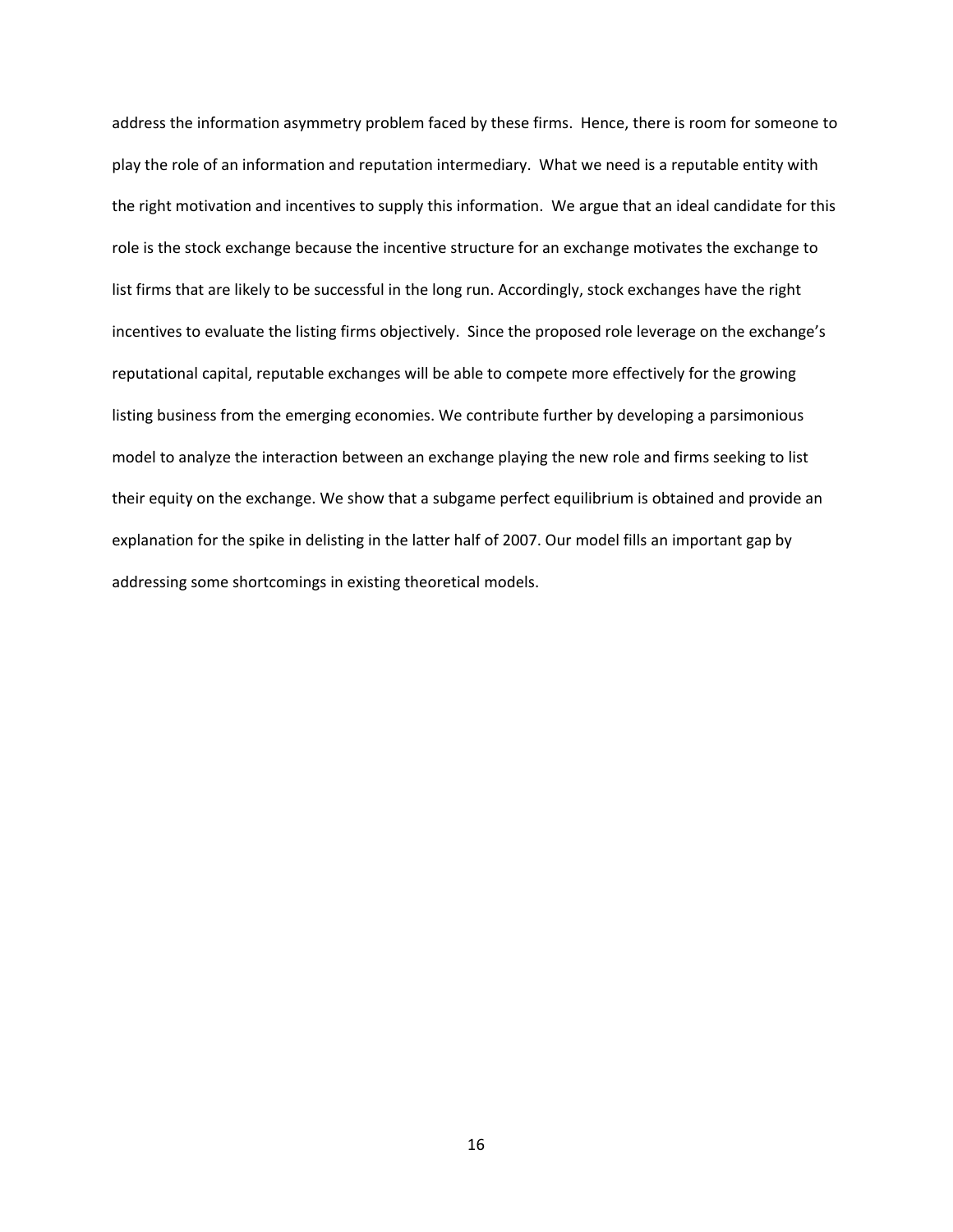#### **References**

Kavous, A. (1998). Financial markets with asymmetric information: An expository review of seminal models. *International Review of Economics and Finance* 7 (1), 23‐51.

Akerlof, G. A. (1970). The Market for Lemons: Quality Uncertainty and the market Mechanism. *Quarterly Journal of Economics* 84, 488‐500.

Alexander, G., Eun C. and Janakiramanan, S. (1988). International Listings and Stock Returns: Some Empirical Evidence. *Journal of Financial and Quantitative Analysis* 23, 35‐151.

Bianconi, B. and Tan L. (2010). Cross‐listing premium in the US and the UK destination. *International Review of Economics and Finance* 19 (2), 244‐259.

Chemmanur, T. J. and Fulghieri P. (2006). Competition and Cooperation among Exchanges: A Theory of Cross‐listing and Endogenous Listing Standards. *Journal of Financial Economics* 82, 455‐489.

Chowdhry, B. and Nanda, V. (1991). Multimarket trading and market liquidity. *Review of Financial Studies* 4, 623‐656.

Coffee, J. (2002). Racing Towards the Top? The Impact of Cross‐Listings and Stock Market Competition on International Corporate Governance. *Columbia Law Review* 102, 1757‐1831.

Doidge, C. (2004a). Do Changes in Laws Matter for Ownership and Control? Evidence From Emerging Markets Firms that List in the U.S. University of Toronto working paper.

Doidge, C. (2004b). U.S. Cross‐listings and the Private Benefits of Control: Evidence from Dual Class Firms. *Journal of Financial Economics* 72, 519‐554.

Doidge, C., Karolyi, G. A. and Stulz, R. (2004). Why are Foreign Firms that are Listed in the U.S. Worth More?" *Journal of Financial Economics* 71, 205‐238.

Doidge, C., Karolyi, G. A. and Stulz, R. (2009). Why do foreign firms leave the U.S. equity markets? ECGI Working paper.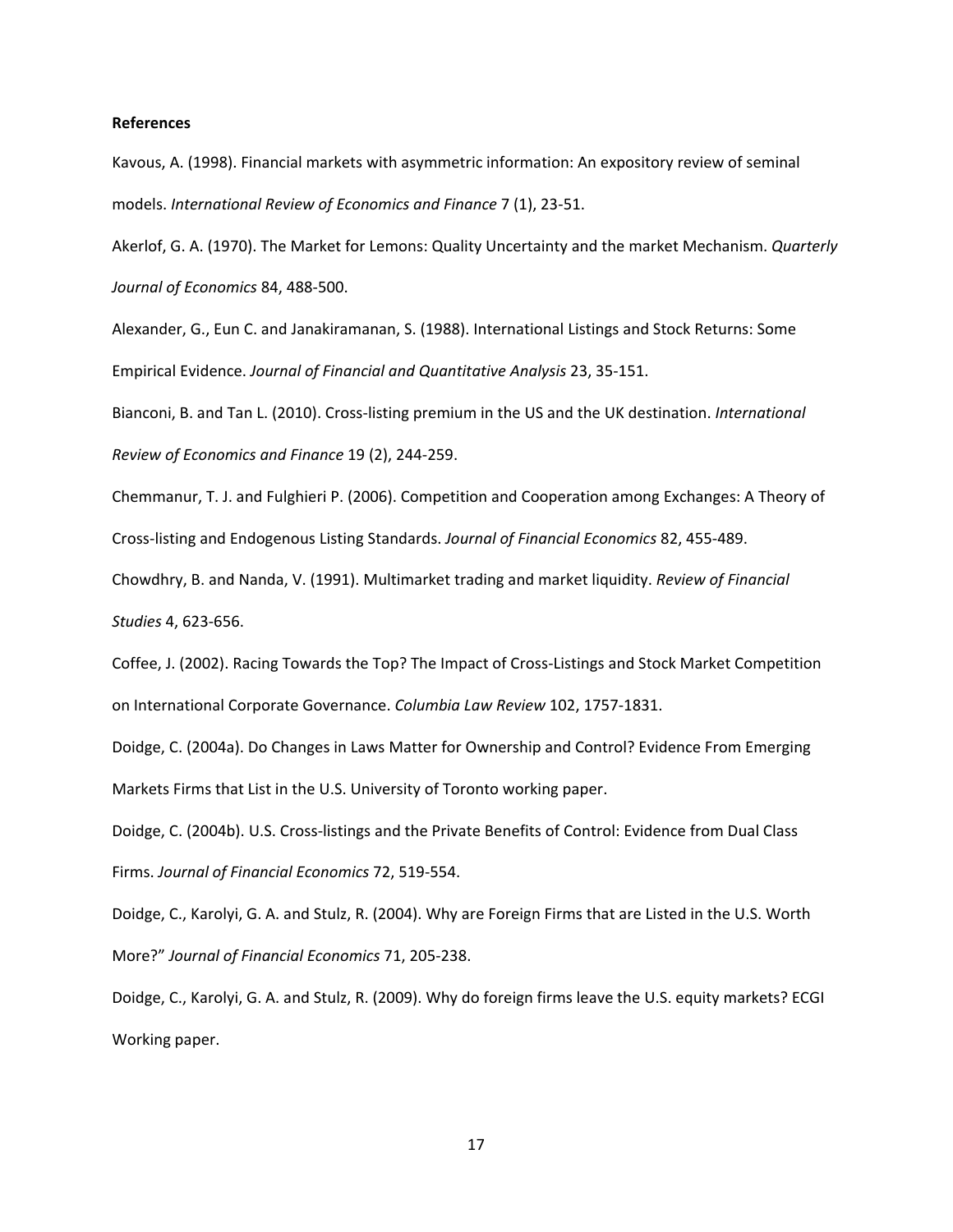Doidge, C., Karolyi, G. A., Lins, K., Miller, D. and Stulz, R. (2005). Private Benefits of Control, Ownership and the Cross‐listing Decision. Ohio State University working paper.

Errunza, V. and Losq, E. (1985). International asset pricing under mild segmentation: Theory and test. *Journal of Finance*, 40, 105‐124.

Foerster, S. R. and Karolyi, G. A. (1993). International listings of stocks: The case of Canada and the U.S., *Journal of International Business Studies* 24, 763‐784.

Foerster, S. R. and Karolyi, G. A. (1998). Multimarket Trading And Liquidity: A Transaction Data Analysis of Canada‐US Interlistings. *Journal of International Financial Markets, Institutions and Money* 8, 393‐412.

Foerster, S. R. and Karolyi, G. A. (1999). The Effects of Market Segmentation and Investor Recognition on Asset Prices: Evidence from Foreign Stocks Listing in the United States. *Journal of Finance* 54, 981‐1013.

Hail, L., and Leuz, C. (2005). Cost of capital and cash flow effects of U.S. cross-listings. Wharton

School working paper

Howe, J., Madura, J. and Tucker, A. (1993). International Listings and Risk. *Journal of International Money and Finance* 112, 99‐110.

Karolyi, A. (2006). The World of Cross‐Listings and Cross‐Listings of the World: Challenging Conventional Wisdom, *Review of Finance* 10 (1), 73‐115.

Kuipers, D. R., Miller, D. P. and Patel, A. (2009). The legal environment and corporate valuation: Evidence from cross‐border takeovers. *International Review of Economics and Finance* 18 (4), 552‐567. Lau, S., D. Diltz and V. Apilado. (1994). Valuation Effects of International Stock Exchange Listings. *Journal of Banking and Finance* 18, 743‐755.

Licht, A. (2001a). David's Dilemma: A Case Study of Securities Regulation in a Small Open Market. *Theoretical Inquiries in Law* 2, 1‐37.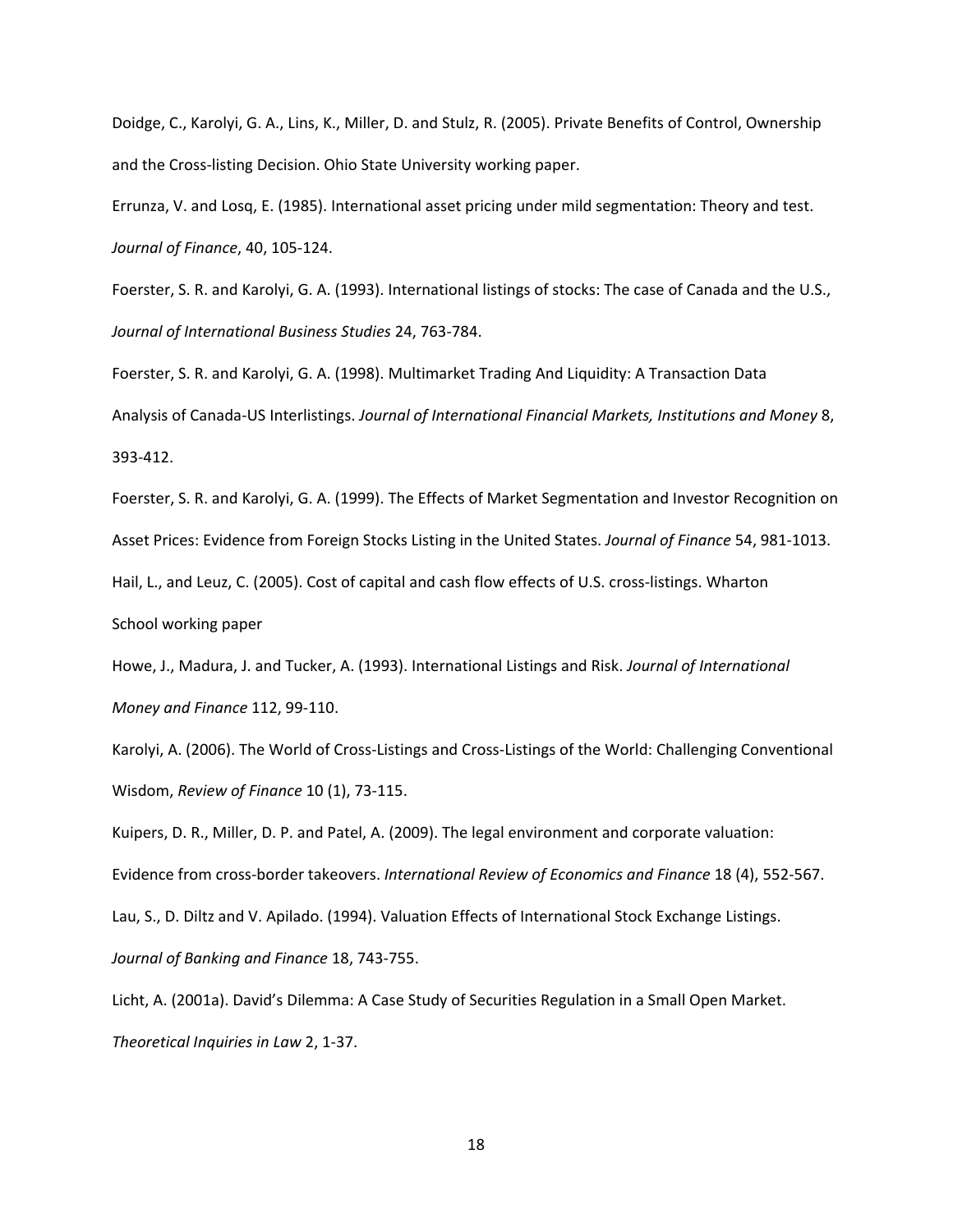Licht, A. (2001b). Managerial Opportunism and Foreign Listing: Some Direct Evidence. *University of Pennsylvania Journal of International Economic Law* 22, 325‐47.

Licht, A. (2003). Cross‐Listing and Corporate Governance: Bonding or Avoiding? *Chicago Journal of International Law* 4, 122‐141.

Macey, J. R. and O'Hara, M. (2002). The Economics of Stock Exchange Listing Fees and Listing requirements. *Journal of Financial Intermediation* 11: 297‐319.

Miller, D. P. (1999). The Market Reaction to International Cross‐Listing: Evidence from Depositary Receipts. *Journal of Financial Economics* 51, 103‐123.

Reese, W. A. J. and Weisbach, M. S. (2002). Protection Of Minority Shareholder Interests, Cross‐Listings

in the United States, and Subsequent Equity Offerings. *Journal of Financial Economics* 66, 65‐104.

Siegel, J. (2005). Can Foreign Firms Bond Themselves Effectively by Submitting to U.S. Law?

*Journal of Financial Economics* 75(2), 319‐360.

Spence, A. M. (1973). Job Market Signaling. *Quarterly Journal of Economics* 7: 355‐74.

Stulz, R. M. (1999). Globalization, Corporate Finance, and the Cost of Capital. *Journal of Applied Corporate Finance* 12, 8‐25.

Stulz, R. M., Pinkowitz, L. and Williamson, R. (2003). Corporate Governance and the Home Bias. *Journal of Financial and Quantitative Analysis* 38(1), 87‐110.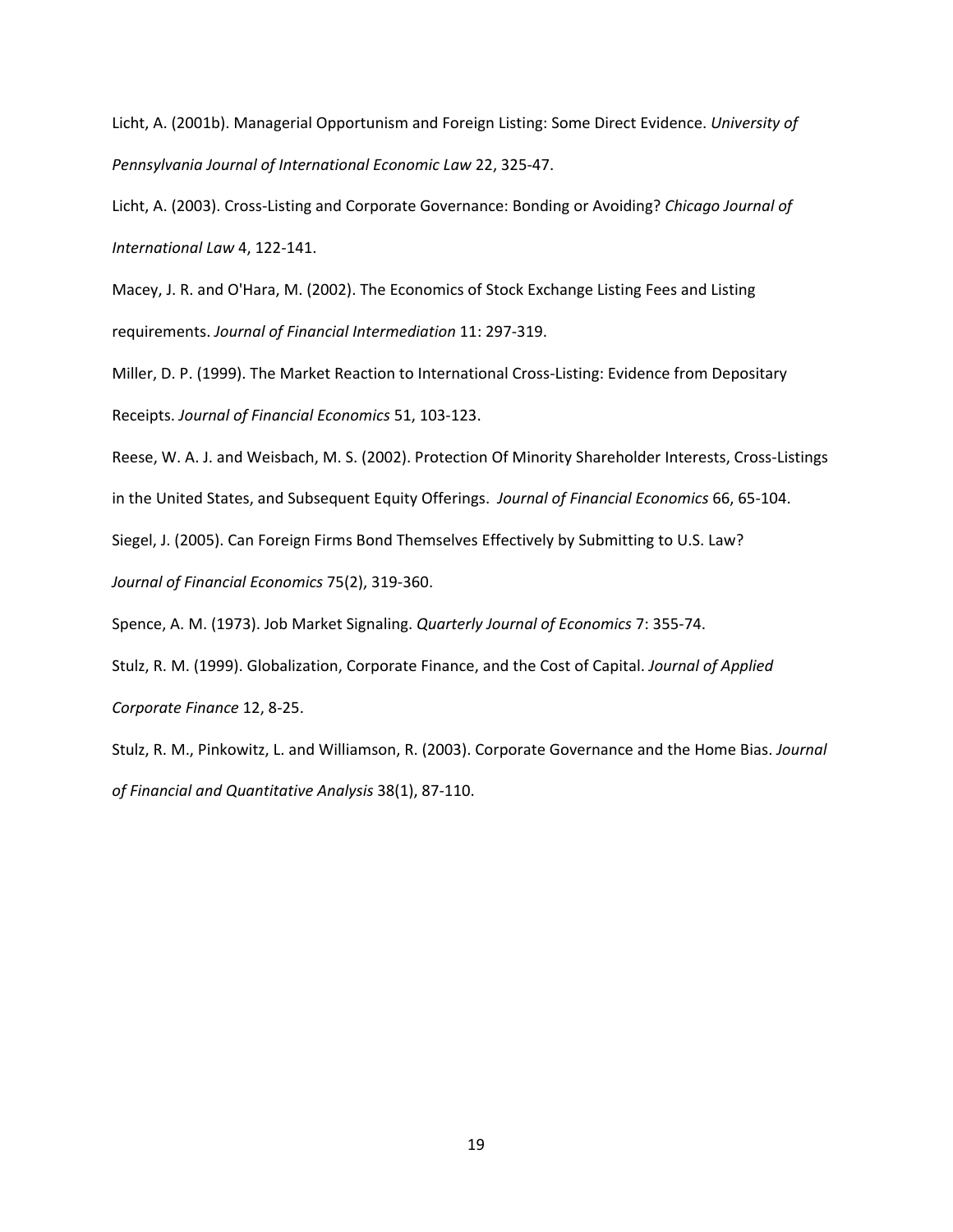| <b>Geographic Region</b>                         | 1970-89  | 1990-99  | 2000-10   | <b>Total</b> |
|--------------------------------------------------|----------|----------|-----------|--------------|
| Asia                                             |          |          |           |              |
| No. of SDRs                                      | 23       | 304      | 628       | 955          |
| No. of cross-listed SDRs                         | 23       | 188      | 462       | 673          |
| <b>Asia (excluding IMF Advanced Economies)</b>   |          |          |           |              |
| No. of SDRs (China & India Only)                 | 0        | 139 (99) | 341 (319) | 480          |
| No. of cross-listed SDRs (China & India Only)    | 0        | 60 (37)  | 242 (225) | 302          |
| <b>Europe</b>                                    |          |          |           |              |
| No. of SDRs                                      | 9        | 218      | 529       | 756          |
| No. of cross-listed SDRs                         | 9        | 142      | 365       | 516          |
| <b>Europe (excluding IMF Advanced Economies)</b> |          |          |           |              |
| No. of SDRs                                      | $\Omega$ | 94       | 257       | 357          |
| No. of cross-listed SDRs                         | 0        | 50       | 117       | 167          |
| <b>Latin America</b>                             |          |          |           |              |
| No. of SDRs                                      | 0        | 79       | 198       | 277          |
| No. of cross-listed SDRs                         | 0        | 63       | 126       | 189          |

# **Table 1. Growth Trend for Sponsored Depository Receipts and Cross‐listings**

(Source: Bank of New York Mellon's Depositary Receipts directory as of May 11, 2010)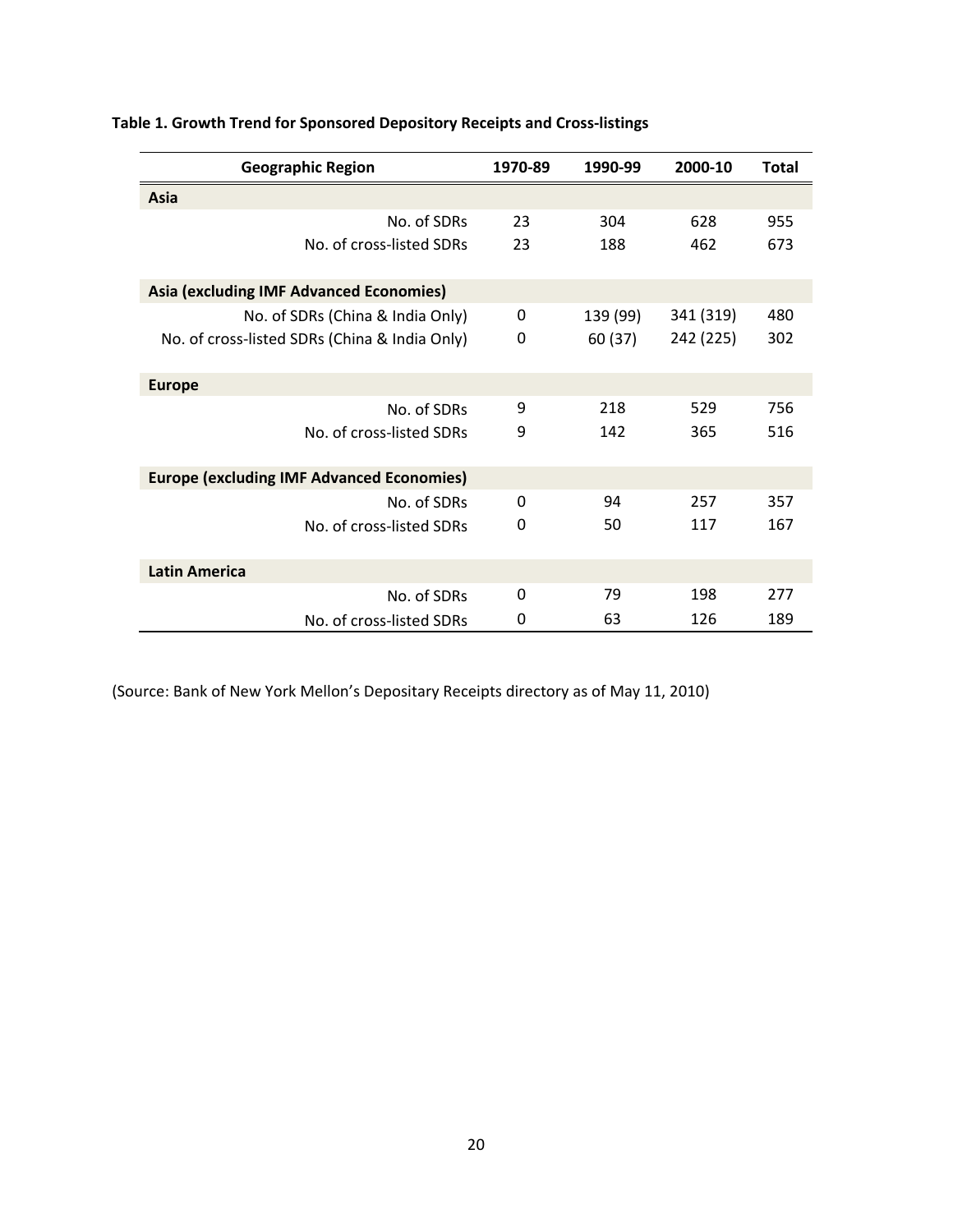| Table 2. A List of Advanced Economies As Classified By the International Monetary Fund |
|----------------------------------------------------------------------------------------|
|----------------------------------------------------------------------------------------|

| Asia               | <b>Europe</b>         |  |
|--------------------|-----------------------|--|
| Australia          | Austria               |  |
| Hong Kong SAR      | Belgium               |  |
| Japan              | Cyprus                |  |
| Korea              | Denmark               |  |
| <b>New Zealand</b> | Finland               |  |
| Singapore          | France                |  |
| Taiwan             | Germany               |  |
|                    | Greece                |  |
|                    | Iceland               |  |
|                    | Ireland               |  |
|                    | Italy                 |  |
|                    | Luxembourg            |  |
|                    | Malta                 |  |
|                    | Netherlands           |  |
|                    | Norway                |  |
|                    | Portugal              |  |
|                    | Slovenia              |  |
|                    | Spain                 |  |
|                    | Sweden                |  |
|                    | Switzerland           |  |
|                    | <b>United Kingdom</b> |  |